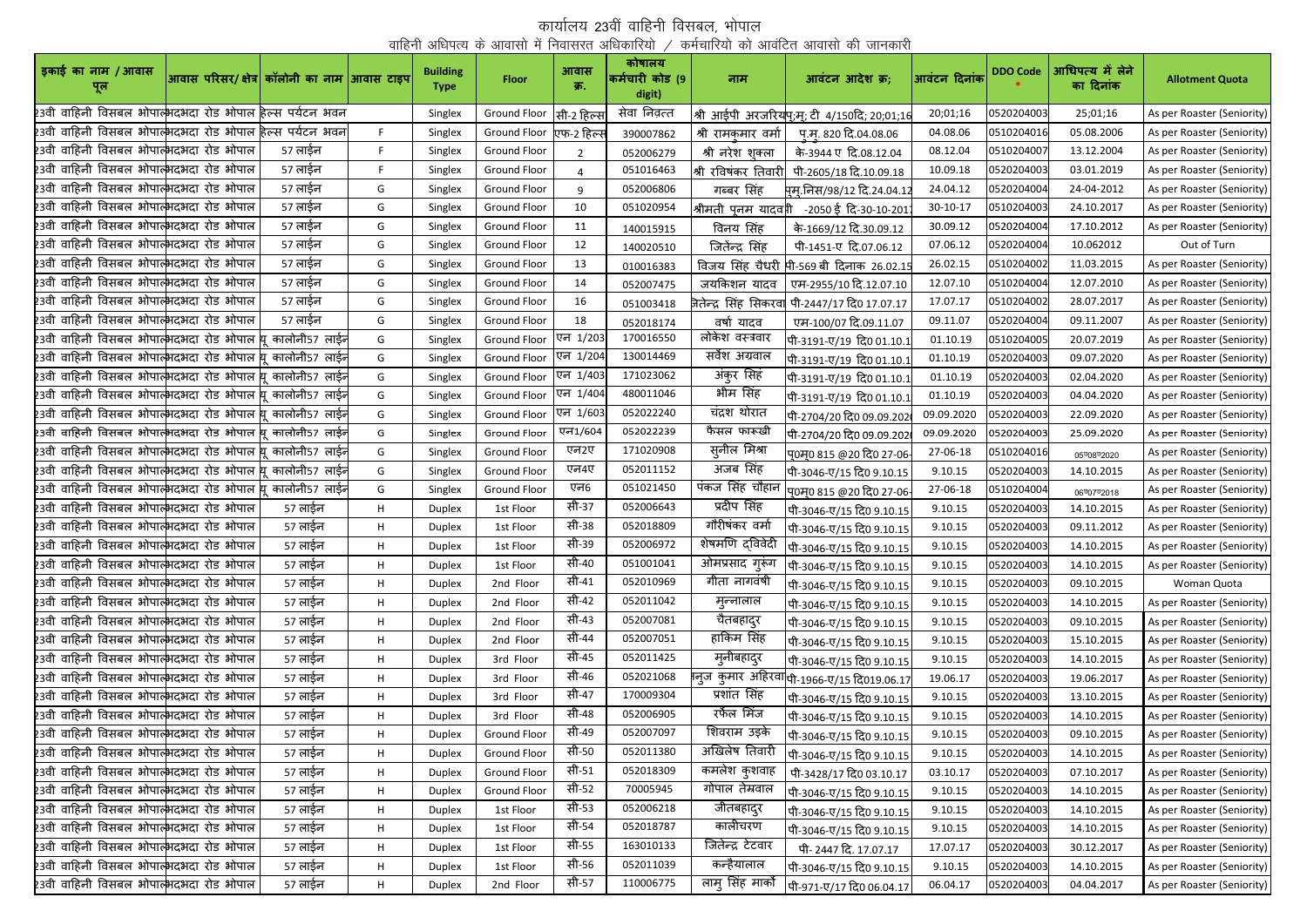| इकाई का नाम / आवास<br>पूल                              | आवास परिसर/ क्षेत्र  कॉलोनी का नाम  आवास टाइप |         |    | <b>Building</b><br><b>Type</b> | <b>Floor</b>        | आवास<br>क्र.    | कोषालय<br>कर्मचारी कोड (9<br>digit) | नाम                 | आवंटन आदेश क्र;                                    | आवंटन दिनांक। | <b>DDO Code</b> | आधिपत्य में लेने<br>का दिनांक | <b>Allotment Quota</b>     |
|--------------------------------------------------------|-----------------------------------------------|---------|----|--------------------------------|---------------------|-----------------|-------------------------------------|---------------------|----------------------------------------------------|---------------|-----------------|-------------------------------|----------------------------|
| 23वी वाहिनी विसबल भोपाल्भदभदा रोड भोपाल                |                                               | 57 लाईन | н  | Duplex                         | 2nd Floor           | सी-58           | 110006237                           | कैलाश नेगी          | पी-3046-ए/15 दि0 9.10.15                           | 9.10.15       | 0520204003      | 14.10.2015                    | As per Roaster (Seniority) |
| 23वी वाहिनी विसबल भोपात् <mark>भ</mark> दभदा रोड भोपाल |                                               | 57 लाईन | Н. | <b>Duplex</b>                  | 2nd Floor           | सी-59           | 052011307                           | राजेष मकवाना        | पी-3046-ए/15 दि0 9.10.15                           | 9.10.15       | 0520204003      | 14.10.2015                    | As per Roaster (Seniority) |
| 23वी वाहिनी विसबल भोपात्भदभदा रोड भोपाल                |                                               | 57 लाईन | н  | <b>Duplex</b>                  | 2nd Floor           | सी-60           | 390000624                           | महेन्द्र सिंह नेगी  | पी-3046-ए/15 दि0 9.10.15                           | 9.10.15       | 0520204003      | 13.10.2015                    | As per Roaster (Seniority) |
| 23वी वाहिनी विसबल भोपात् <mark>भ</mark> दभदा रोड भोपाल |                                               | 57 लाईन | H. | <b>Duplex</b>                  | 3rd Floor           | सी-61           | 052020644                           | ज्योति चैहान        | पी-3046-ए/15 दि0 9.10.15                           | 9.10.15       | 0520204003      | 19.10.2015                    | Woman Quota                |
| 23वी वाहिनी विसबल भोपात् <mark>भ</mark> दभदा रोड भोपाल |                                               | 57 लाईन | H. | <b>Duplex</b>                  | 3rd Floor           | सी-62           | 180001794                           | दीपचंद्र            | पी-3046-ए/15 दि0 9.10.15                           | 9.10.15       | 0520204003      | 14.10.2015                    | As per Roaster (Seniority) |
| 23वी वाहिनी विसबल भोपात्भदभदा रोड भोपाल                |                                               | 57 लाईन | H. | Duplex                         | 3rd Floor           | सी-63           | 052011075                           | चन्द्रभूषण सिंह     | पी-3046-ए/15 दि0 9.10.15                           | 9.10.15       | 0520204003      | 14.10.2015                    | As per Roaster (Seniority) |
| 23वी वाहिनी विसबल भोपात् <mark>भ</mark> दभदा रोड भोपाल |                                               | 57 लाईन | Н. | <b>Duplex</b>                  | 3rd Floor           | सी-64           | 051010830                           | तेजराम दुधे         | पी-3046-ए/15 दि0 9.10.15                           | 9.10.15       | 0520204003      | 14.10.2015                    | As per Roaster (Seniority) |
| 23वी वाहिनी विसबल भोपात्भदभदा रोड भोपाल                |                                               | 57 लाईन | н  | Duplex                         | <b>Ground Floor</b> | सी-65           | 052011448                           | बलराम लहरी          | पी-3046-ए/15 दि0 9.10.15                           | 9.10.15       | 0520204003      | 09.10.2015                    | As per Roaster (Seniority) |
| 23वी वाहिनी विसबल भोपात्भदभदा रोड भोपाल                |                                               | 57 लाईन | н  | Duplex                         | <b>Ground Floor</b> | सी-66           | 052018789                           | उमेष साकेत          | पी-3046-ए/15 दि0 9.10.15                           | 9.10.15       | 0520204003      | 14.10.2015                    | As per Roaster (Seniority) |
| 23वी वाहिनी विसबल भोपात् <mark>भ</mark> दभदा रोड भोपाल |                                               | 57 लाईन | н  | Duplex                         | <b>Ground Floor</b> | सी-67           | 110006860                           | मनोज लामा           | पी-3046-ए/15 दि0 9.10.15                           | 9.10.15       | 0520204003      | 14.10.2015                    | As per Roaster (Seniority) |
| 23वी वाहिनी विसबल भोपाल्भदभदा रोड भोपाल                |                                               | 57 लाईन | Н. | <b>Duplex</b>                  | <b>Ground Floor</b> | सी-68           | 052023654                           | घनश्याम पाण्डेय     | पी-3046-ए/15 दि0 9.10.15                           | 9.10.15       | 0520204003      | 14.10.2015                    | As per Roaster (Seniority) |
| 23वी वाहिनी विसबल भोपात् <mark>भ</mark> दभदा रोड भोपाल |                                               | 57 लाईन | H. | <b>Duplex</b>                  | 1st Floor           | सी-69           | 052010954                           | अमरनाथ यादव         | पी-3046-ए/15 दि0 9.10.15                           | 9.10.15       | 0520204003      | 15.10.2015                    | As per Roaster (Seniority) |
| 23वी वाहिनी विसबल भोपात् <mark>भ</mark> दभदा रोड भोपाल |                                               | 57 लाईन | H. | Duplex                         | 1st Floor           | सी-70           | 052011428                           | बरथोलिस टोप्पो      | पी-3046-ए/15 दि0 9.10.15                           | 9.10.15       | 0520204003      | 14.10.2015                    | As per Roaster (Seniority) |
| 23वी वाहिनी विसबल भोपात् <mark>भ</mark> दभदा रोड भोपाल |                                               | 57 लाईन | Н. | Duplex                         | 1st Floor           | सी-71           | 052018784                           | धीरेन्द्र रावत      | पी-3046-ए/15 दि0 9.10.15                           | 9.10.15       | 0520204003      | 14.10.2015                    | As per Roaster (Seniority) |
| 23वी वाहिनी विसबल भोपात्भदभदा रोड भोपाल                |                                               | 57 लाईन | н  | Duplex                         | 1st Floor           | सी-72           | 052006898                           | चन्दन सिंह          | पी-3046-ए/15 दि0 9.10.15                           | 9.10.15       | 0520204003      | 15.10.2015                    | As per Roaster (Seniority) |
| 23वी वाहिनी विसबल भोपात्भदभदा रोड भोपाल                |                                               | 57 लाईन | н  | <b>Duplex</b>                  | 2nd Floor           | सी-125          | 052018705                           | राकेष पाल           | पी-3046-ए/15 दि0 9.10.15                           | 9.10.15       | 0520204003      | 14.10.2015                    | As per Roaster (Seniority) |
| 23वी वाहिनी विसबल भोपात् <mark>भ</mark> दभदा रोड भोपाल |                                               | 57 लाईन | н  | Duplex                         | 2nd Floor           | सी-126          | 390000415                           | बीरेन्द्र कुमार राय | पी-3046-ए/15 दि0 9.10.15                           | 9.10.15       | 0520204003      | 14.10.2015                    | As per Roaster (Seniority) |
| 23वी वाहिनी विसबल भोपात् <mark>भ</mark> दभदा रोड भोपाल |                                               | 57 लाईन | Н. | <b>Duplex</b>                  | 2nd Floor           | सी -127         | 052006770                           | अशोक सिंह           | पी-3046-ए/15 दि0 9.10.15                           | 9.10.15       | 0520204003      | 07.04.2016                    | As per Roaster (Seniority) |
| 23वी वाहिनी विसबल भोपात्भदभदा रोड भोपाल                |                                               | 57 लाईन | H. | <b>Duplex</b>                  | 2nd Floor           | सी-128          | 052019918                           | अजय कनौजिया         | पी-3046-ए/15 दि0 9.10.15                           | 9.10.15       | 0520204003      | 15.10.2015                    | As per Roaster (Seniority) |
| 23वी वाहिनी विसबल भोपात्भदभदा रोड भोपाल                |                                               | 57 लाईन | H. | Duplex                         | 3rd Floor           | सी-141          | 170009099                           |                     | अशोक कुमार चंदेल  पी-3046- <u>ए/15 दि0 9.10.15</u> | 9.10.15       | 0520204003      | 14.10.2015                    | As per Roaster (Seniority) |
| 23वी वाहिनी विसबल भोपात् <mark>भ</mark> दभदा रोड भोपाल |                                               | 57 लाईन | Н. | <b>Duplex</b>                  | 3rd Floor           | सी-142          | 052006197                           | सदाराम अहिरवार      | पी-3046-ए/15 दि0 9.10.15                           | 9.10.15       | 0520204003      | 16.10.2015                    | As per Roaster (Seniority) |
| 23वी वाहिनी विसबल भोपात्भदभदा रोड भोपाल                |                                               | 57 लाईन | Н. | <b>Duplex</b>                  | 3rd Floor           | सी-143          | 052011411                           | यशमन बहादुर         | पी-3046-ए/15 दि0 9.10.15                           | 9.10.15       | 0520204003      | 09.10.2015                    | As per Roaster (Seniority) |
| 23वी वाहिनी विसबल भोपात्भदभदा रोड भोपाल                |                                               | 57 लाईन | н  | <b>Duplex</b>                  | 3rd Floor           | सी-144          | 052006349                           | नन्हेलाल            | पी-3046-ए/15 दि0 9.10.15                           | 9.10.15       | 0520204003      | 09.11.2015                    | As per Roaster (Seniority) |
| 23वी वाहिनी विसबल भोपाल्भदभदा रोड भोपाल                |                                               | 57 लाईन | H  | <b>Duplex</b>                  | <b>Ground Floor</b> |                 | 051010188                           | सुरेन्द्र विष्ट     | पी- 4845/08 दि.23.12.08                            | 23.12.08      | 0510204001      | 13.12.2008                    | As per Roaster (Seniority) |
| 23वी वाहिनी विसबल भोपात् <mark>भ</mark> दभदा रोड भोपाल |                                               | 57 लाईन | Н. | <b>Duplex</b>                  | 1st Floor           | $2^{\circ}$     | 110003389                           | चंदन सिंह           | पी-1834 ए दि0 01.07.16                             | 01.07.16      | 0520204003      | 27.07.2016                    | As per Roaster (Seniority) |
| 23वी वाहिनी विसबल भोपात्भदभदा रोड भोपाल                |                                               | 57 लाईन | Н. | <b>Duplex</b>                  | Ground Floor        | 3               | 052011335                           | हरप्रसाद            | के-32/03 दि0 8.01.03                               | 8.01.03       | 0520204003      | 07.08.2003                    | As per Roaster (Seniority) |
| 23वी वाहिनी विसबल भोपात्भदभदा रोड भोपाल                |                                               | 57 लाईन | H. | <b>Duplex</b>                  | 1st Floor           | 4               | 052006467                           | मनोज कुमार          | 25वी वाहिनी                                        |               | 0520204004      | 03.10.2001                    | As per Roaster (Seniority) |
| 23वी वाहिनी विसबल भोपात्भदभदा रोड भोपाल                |                                               | 57 लाईन | Н. | <b>Duplex</b>                  | <b>Ground Floor</b> | 5 <sup>1</sup>  | 052010931                           | आशिष सिंह           | के-50/12 दि0 12.01.12                              | 12.01.12      | 0520204003      | 25.01.2012                    | As per Roaster (Seniority) |
| 23वी वाहिनी विसबल भोपात् <mark>भ</mark> दभदा रोड भोपाल |                                               | 57 लाईन | H. | <b>Duplex</b>                  | 1st Floor           | 6               | 052018833                           | दानेन्द्र सिंह      | पी-2396 ए/04 दि.03.08.04                           | 03.08.04      | 0520204003      | 05.08.2004                    | As per Roaster (Seniority) |
| 23वी वाहिनी विसबल भोपात् <mark>भ</mark> दभदा रोड भोपाल |                                               | 57 लाईन | H. | Duplex                         | <b>Ground Floor</b> | $\overline{7}$  | 050014495                           | सोमबहादुर           | के-562/92 दि.26.03.92                              | 26.03.92      | 0500204002      | 26.03.1962                    | As per Roaster (Seniority) |
| 23वी वाहिनी विसबल भोपाल्भदभदा रोड भोपाल                |                                               | 57 लाईन | H. | <b>Duplex</b>                  | 1st Floor           | 8               | 110003159                           | वृजबिहारी पाण्डेय   | के - 207 दि. 06.02.2016                            | 06.02.2016    | 0520204003      | 06.02.2016                    | As per Roaster (Seniority) |
| 23वी वाहिनी विसबल भोपात्भदभदा रोड भोपाल                |                                               | 57 लाईन | Н. | <b>Duplex</b>                  | <b>Ground Floor</b> | 9               | 052011008                           | रविन्द्र पाण्डे     | के-910/11 दि.01.08.11                              | 01.08.11      | 0520204003      | 10.08.2011                    | As per Roaster (Seniority) |
| 23वी वाहिनी विसबल भोपात्भदभदा रोड भोपाल                |                                               | 57 लाईन | Н. | <b>Duplex</b>                  | <b>Ground Floor</b> | 21              | 052018450                           | पवन शर्मा           | एम-3386 दि.16.10.08                                | 16.10.08      | 0520204004      | 01.02.2010                    | As per Roaster (Seniority) |
| 23वी वाहिनी विसबल भोपात्भदभदा रोड भोपाल                |                                               | 57 लाईन | H. | <b>Duplex</b>                  | <b>Ground Floor</b> | 22              | 052018782                           | विवेक मिश्रा        | <b>गे</b> -2843 ए दिनांक 26.08.1 <sub>'</sub>      | 26.08.14      | 0510204007      | 27.08.2014                    | As per Roaster (Seniority) |
| 23वी वाहिनी विसबल भोपात्भदभदा रोड भोपाल                |                                               | 57 लाईन | Н. | <b>Duplex</b>                  | 1st Floor           | 30 <sup>°</sup> | 052010951                           | प्रकाश बहादुर       | के-1287/94 दि.13.05.94                             | 13.05.94      | 0520204003      | 13.05.1994                    | As per Roaster (Seniority) |
| 23वी वाहिनी विसबल भोपात् <mark>भ</mark> दभदा रोड भोपाल |                                               | 57 लाईन | Н. | <b>Duplex</b>                  | <b>Ground Floor</b> | 41              | 052007277                           | महेन्द्र शर्मा      | 25वी वाहिनी                                        |               | 0520204004      |                               | As per Roaster (Seniority) |
| 23वी वाहिनी विसबल भोपात्भदभदा रोड भोपाल                |                                               | 57 लाईन | н  | <b>Duplex</b>                  | 1st Floor           | 42              | 030011548                           | मनोज सिंह विष्ट     | के-1669/12 दि30.09.12                              | 30.09.12      | 0520204004      | 15.10.2012                    | As per Roaster (Seniority) |
| 23वी वाहिनी विसबल भोपाल्भदभदा रोड भोपाल                |                                               | 57 लाईन | H. | <b>Duplex</b>                  | <b>Ground Floor</b> | 43              | 051008004                           | रामाकान्त शर्मा     | के-93/12 दि.10.01.94                               | 10.01.94      | 0510204007      | 10.01.1994                    | As per Roaster (Seniority) |
| 23वी वाहिनी विसबल भोपात्भदभदा रोड भोपाल                |                                               | 57 लाईन | Н. | <b>Duplex</b>                  | 1st Floor           | 44              | 051007746                           | प्रमोद गुप्ता       | पी-532 ए दि.31.03.99                               | 31.03.99      | 0510204007      | 31.03.1999                    | As per Roaster (Seniority) |
| 23वी वाहिनी विसबल भोपात्भदभदा रोड भोपाल                |                                               | 57 लाईन | H. | <b>Duplex</b>                  | <b>Ground Floor</b> | 45              | 052019020                           | रावेन्द्र सिंह      | पी-1516 ए दि. 01.05.14                             | 01.05.14      | 0500204002      | 05.05.2014                    | As per Roaster (Seniority) |
| 23वी वाहिनी विसबल भोपात्भदभदा रोड भोपाल                |                                               | 57 लाईन | H. | <b>Duplex</b>                  | 1st Floor           | 46              | 052019130                           | मनोज कुमार          | पी-3168 दि.24.10.2000                              | 24.10.2000    | 0520204004      | 25.10.2000                    | As per Roaster (Seniority) |
| 23वी वाहिनी विसबल भोपात्भदभदा रोड भोपाल                |                                               | 57 लाईन | H. | <b>Duplex</b>                  | Ground Floor        | 47              | 05206207                            | राजेन्द्र प्रसाद    | 25वी वाहिनी                                        |               | 0520204004      |                               | As per Roaster (Seniority) |
| 23वी वाहिनी विसबल भोपात् <mark>भ</mark> दभदा रोड भोपाल |                                               | 57 लाईन | Н. | <b>Duplex</b>                  | 1st Floor           | 48              | 052007057                           | अवधेष सिंह          | के-1922 दि.24.06.96                                | 24.06.96      | 0520204003      | 31.08.1996                    | As per Roaster (Seniority) |
| 23वी वाहिनी विसबल भोपात् <mark>भ</mark> दभदा रोड भोपाल |                                               | 57 लाईन | H. | <b>Duplex</b>                  | Ground Floor        | 49              | 050016990                           | विनोद शर्मा         | पी-520 दि.14.03.11                                 | 14.03.11      | 0510204016      | 15.03.2011                    | As per Roaster (Seniority) |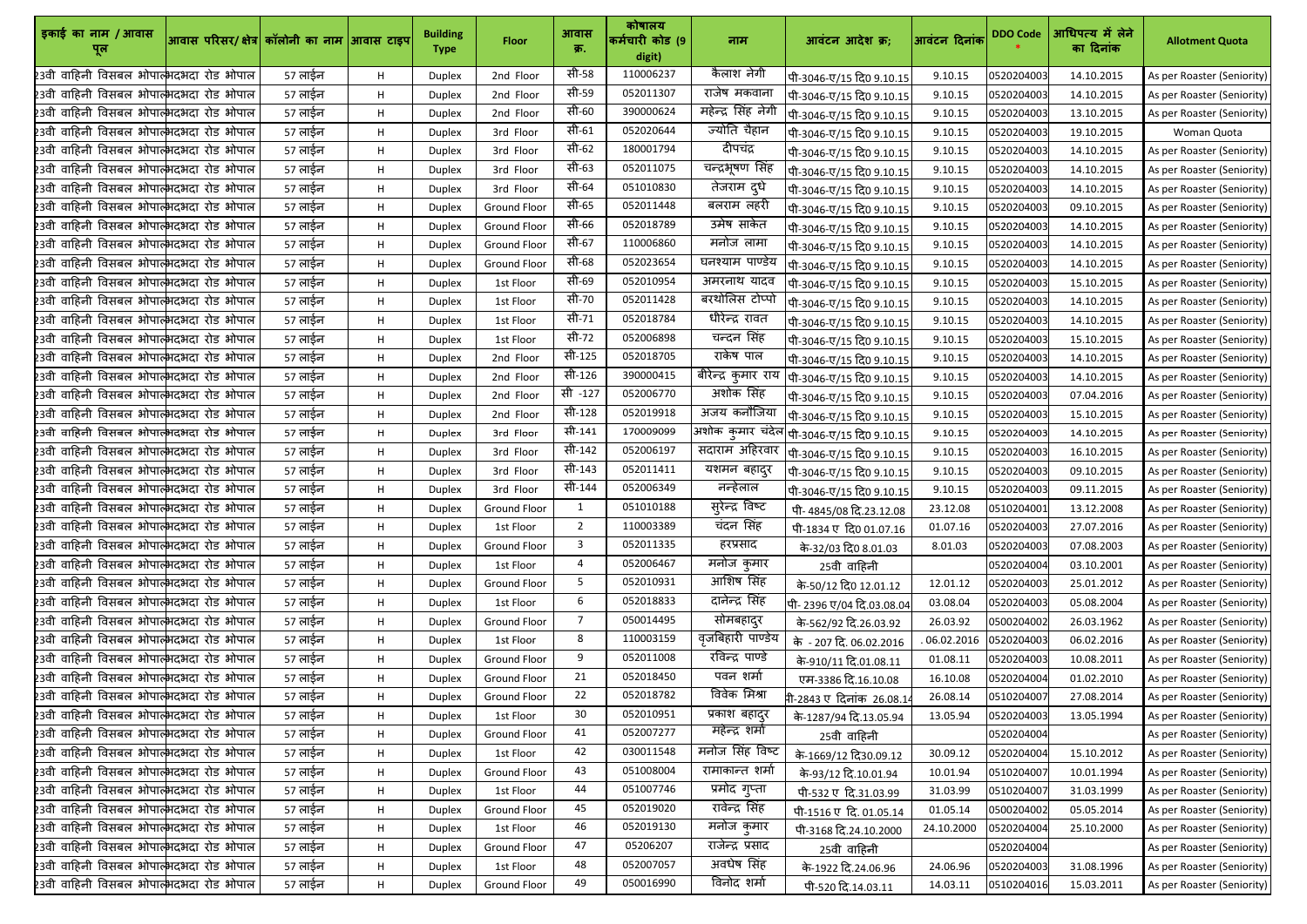| इकाई का नाम / आवास                                          | आवास परिसर/ क्षेत्र  कॉलोनी का नाम  आवास टाइप |         |    | <b>Building</b><br><b>Type</b> | <b>Floor</b>        | आवास<br>क्र.   | कोषालय<br>कर्मचारी कोड (9<br>digit) | नाम                 | आवंटन आदेश क्र;                                          | आवंटन दिनांक | <b>DDO Code</b> | आधिपत्य में लेने<br>का दिनांक | <b>Allotment Quota</b>     |
|-------------------------------------------------------------|-----------------------------------------------|---------|----|--------------------------------|---------------------|----------------|-------------------------------------|---------------------|----------------------------------------------------------|--------------|-----------------|-------------------------------|----------------------------|
| 23वी वाहिनी विसबल भोपात्भदभदा रोड भोपाल                     |                                               | 57 लाईन | н  | <b>Duplex</b>                  | 1st Floor           | 50             | 05200640                            | तेजबहादुर सिंह      | के-476 दि. 07.03.07                                      | 07.03.07     | 0520204003      | 07.03.2007                    | As per Roaster (Seniority) |
| 23वी वाहिनी विसबल भोपात् <mark>भ</mark> दभदा रोड भोपाल      |                                               | 57 लाईन | H  | Duplex                         | <b>Ground Floor</b> | 51             | 052018252                           | रामलोटन त्रिपाठी    | पी-702 ए दि.05.03.13                                     | 05.03.13     | 0520204003      | 12.03.2013                    | As per Roaster (Seniority) |
| 23वी वाहिनी विसबल भोपाल् <mark>भदभदा रोड भोपाल</mark>       |                                               | 57 लाईन | Η. | <b>Duplex</b>                  | 1st Floor           | 52             | 052006330                           | बालमुकुंद गौतम      | पी-569 ए दि0 26.02.15                                    | 26.02.15     | 0520204003      | 27.02.2015                    | As per Roaster (Seniority) |
| 23वी वाहिनी विसबल भोपात् <mark>भ</mark> दभदा रोड भोपाल      |                                               | 57 लाईन | н  | <b>Duplex</b>                  | <b>Ground Floor</b> | 53             | 052010955                           | सुनिता भदोरिया      | पी-2167 दि.24.07.04                                      | 24.07.04     | 0520204003      | 25.07.2004                    | As per Roaster (Seniority) |
| 23वी वाहिनी विसबल भोपात्भदभदा रोड भोपाल                     |                                               | 57 लाईन | Η. | <b>Duplex</b>                  | 1st Floor           | 54             | 052021942                           | Lokend singh        | 25वी वाहिनी                                              |              | 0520204004      | 30.10.1973                    | As per Roaster (Seniority) |
| 23वी वाहिनी विसबल भोपात्भदभदा रोड भोपाल                     |                                               | 57 लाईन | Η. | Duplex                         | <b>Ground Floor</b> | 55             | 052010194                           | रामबहादुर थापा      | के-626 ए दि.29.03.04                                     | 29.03.04     | 0520204004      | 01.12.2004                    | As per Roaster (Seniority) |
| 23वी वाहिनी विसबल भोपात् <mark>भ</mark> दभदा रोड भोपाल      |                                               | 57 लाईन | H. | <b>Duplex</b>                  | 1st Floor           | 56             | 313010907                           | विर्पेन्द्र दुबे    | पी-2340 दि.26.11.11                                      | 26.11.11     | 0520204004      | 01.12.2011                    | As per Roaster (Seniority) |
| 23वी वाहिनी विसबल भोपात्भदभदा रोड भोपाल                     |                                               | 57 लाईन | Η. | <b>Duplex</b>                  | <b>Ground Floor</b> | 57             | 052006507                           | होमबहादुर           | पी-1033ए दिनांक 07.04.1                                  | 07.04.16     | 0520204004      | 09.04.2016                    | As per Roaster (Seniority) |
| 23वी वाहिनी विसबल भोपात् <mark>भ</mark> दभदा रोड भोपाल      |                                               | 57 लाईन | н  | Duplex                         | 1st Floor           | 58             | 052006297                           | मनोज मेहरा          | 25वी वाहिनी                                              |              | 0520204004      | 05.12.2001                    | As per Roaster (Seniority) |
| 23वी वाहिनी विसबल भोपात् <mark>भ</mark> दभदा रोड भोपाल      |                                               | 57 लाईन | Η. | <b>Duplex</b>                  | <b>Ground Floor</b> | 59             | 430004810                           |                     | भरूण कुमार द्विवेदी <sub>पी-103</sub> 3ए दिनांक 07.04.16 | 07.04.16     |                 | 09.04.2016                    | As per Roaster (Seniority) |
| 23वी वाहिनी विसबल भोपात् <mark>भ</mark> दभदा रोड भोपाल      |                                               | 57 लाईन | H. | <b>Duplex</b>                  | 1st Floor           | 60             | 051020024                           | अतुल सैनी           | पी-720ए दि.22.10.12                                      | 22.10.12     | 0510204007      | 02.11.2012                    | As per Roaster (Seniority) |
| 23वी वाहिनी विसबल भोपात्भदभदा रोड भोपाल                     |                                               | 57 लाईन | Η. | <b>Duplex</b>                  | <b>Ground Floor</b> | 61             | 052018792                           | सत्येन्द्र सिंह     | पी-1154 ए दि.13.12.110                                   | 13.12.110    | 0520204004      | 16.07.2020                    | As per Roaster (Seniority) |
| 23वी वाहिनी विसबल भोपात्भदभदा रोड भोपाल                     |                                               | 57 लाईन | Η. | <b>Duplex</b>                  | 1st Floor           | 62             | 052011030                           | सुदामा प्रसाद       | के-3660 दि.06.12.93                                      | 06.12.93     | 0510204007      | 07.12.1993                    | As per Roaster (Seniority) |
| 23वी वाहिनी विसबल भोपात् <mark>भ</mark> दभदा रोड भोपाल      |                                               | 57 लाईन | Η. | <b>Duplex</b>                  | <b>Ground Floor</b> | 63             | 052011155                           | नीरजा मिश्रा        | के-4086 दि.20.11.91                                      | 20.11.91     | 0520204003      | 20.11.1991                    | As per Roaster (Seniority) |
| 23वी वाहिनी विसबल भोपात्भदभदा रोड भोपाल                     |                                               | 57 लाईन | Η. | <b>Duplex</b>                  | 1st Floor           | 64             | 052022630                           | महेन्द्र प्रताप     |                                                          |              | 0520204004      | 24.05.2017                    | As per Roaster (Seniority) |
| 23वी वाहिनी विसबल भोपात् <mark>भ</mark> दभदा रोड भोपाल      |                                               | 57 लाईन |    | Duplex                         | <b>Ground Floor</b> |                | 430018933                           | खगेष्वर सूवेदी      | पी-2447 दि0 17.07.17                                     | 17.07.17     | 0520204003      | 18.07.2017                    | As per Roaster (Seniority) |
| 23वी वाहिनी विसबल भोपात् <mark>भ</mark> दभदा रोड भोपाल      |                                               | 57 लाईन |    | <b>Duplex</b>                  | <b>Ground Floor</b> | २              | बरखास्त                             | गोपाल               | के-2607 दिनांक 03.06.95                                  | 03.06.95     | 0520204003      |                               | As per Roaster (Seniority) |
| .<br>23वी वाहिनी विसबल भोपात् <mark>भ</mark> दभदा रोड भोपाल |                                               | 57 लाईन |    | <b>Duplex</b>                  | <b>Ground Floor</b> | 5              | 052020629                           | सरिता सोलंकी        | पी-1033ए दिनांक 07.04.16                                 | 07.04.16     | 0520204003      | 11.04.2016                    | Woman Quota                |
| 23वी वाहिनी विसबल भोपात् <mark>भ</mark> दभदा रोड भोपाल      |                                               | 57 लाईन |    | <b>Duplex</b>                  | <b>Ground Floor</b> | $\overline{7}$ | 052006600                           |                     | वृजेश कुमार मिश्रा   पी- 2340 दिनांक 26.11.11            | 26.11.11     | 0520204003      | 30.11.2012                    | As per Roaster (Seniority) |
| 23वी वाहिनी विसबल भोपात्भदभदा रोड भोपाल                     |                                               | 57 लाईन |    | <b>Duplex</b>                  | 1st Floor           | 8              | 052023110                           | धनप्रकाष विष्वकर्मा | पी-588 दिनांक 05.03.19                                   | 05.03.19     | 0520204003      | 05.03.2019                    | Out of Turn                |
| 23वी वाहिनी विसबल भोपात्भदभदा रोड भोपाल                     |                                               | 57 लाईन |    | <b>Duplex</b>                  | <b>Ground Floor</b> | 9              | 052020927                           | यषोदा कोकाटे        | पी-2941 दिनांक 05.10.16                                  | 05.10.16     | 0520204003      | 08.10.2016                    | Woman Quota                |
| 23वी वाहिनी विसबल भोपात्भदभदा रोड भोपाल                     |                                               | 57 लाईन |    | Duplex                         | 1st Floor           | 10             | 052019582                           | प्रहलाद उइके        | के-507 दिनांक 12-05-20                                   | 12-05-20     | 0520204003      | 15.04.2013                    | As per Roaster (Seniority) |
| 23वी वाहिनी विसबल भोपात्भदभदा रोड भोपाल                     |                                               | 57 लाईन |    | Duplex                         | 1st Floor           | 12             | 052022701                           | संतोष कमार          | पी-3510 दिनांक 10.12.12                                  | 10.12.12     | 0520204003      | 17.12.2012                    | As per Roaster (Seniority) |
| 23वी वाहिनी विसबल भोपाल्भदभदा रोड भोपाल                     |                                               | 57 लाईन |    | <b>Duplex</b>                  | <b>Ground Floor</b> | 13             | 052021327                           | रामजी तिवारी        | के-507 दिनांक 12-05-20                                   | 05-12-2020   | 0520204003      | 15.05.2020                    | Out of Turn                |
| 23वी वाहिनी विसबल भोपात् <mark>भ</mark> दभदा रोड भोपाल      |                                               | 57 लाईन |    | <b>Duplex</b>                  | 1st Floor           | 14             | 052022254                           | नीलेश पटेल          | पी 3323 दिनांक 06.01.10                                  | 06.01.10     | 0520204003      | 01.02.2010                    | As per Roaster (Seniority) |
| 23वी वाहिनी विसबल भोपात् <mark>भ</mark> दभदा रोड भोपाल      |                                               | 57 लाईन |    | <b>Duplex</b>                  | <b>Ground Floor</b> | 15             | 052006869                           | ओमप्रकाश मकवाना     | के-424 दिनांक 14.05.12                                   | 14.05.12     | 0520204003      | 14.06.2012                    | As per Roaster (Seniority) |
| 23वी वाहिनी विसबल भोपात् <mark>भ</mark> दभदा रोड भोपाल      |                                               | 57 लाईन |    | <b>Duplex</b>                  | 1st Floor           | 16             | 052018502                           | योगेश्वरी सोंलकी    | कि- 1669 दिनांक  30.09.12                                | 30.09.12     | 0520204003      | 08.10.2012                    | Woman Quota                |
| 23वी वाहिनी विसबल भोपात्भदभदा रोड भोपाल                     |                                               | 57 लाईन |    | <b>Duplex</b>                  | <b>Ground Floor</b> | 17             | 110006125                           | विकास बरान          | पी-1033 ए दि0 07.04.16                                   | 07.04.16     | 0520204003      | 06.06.2016                    | As per Roaster (Seniority) |
| 23वी वाहिनी विसबल भोपात् <mark>भ</mark> दभदा रोड भोपाल      |                                               | 57 लाईन |    | <b>Duplex</b>                  | 1st Floor           | 18             | 052018274                           | विकास कमार          | गी-2370 ए दिनांक 19.06.1                                 | 19.06.16     | 0520204003      | 30.08.2016                    | As per Roaster (Seniority) |
| 23वी वाहिनी विसबल भोपात्भदभदा रोड भोपाल                     |                                               | 57 लाईन |    | Duplex                         | <b>Ground Floor</b> | 19             | 052006242                           | मृन्नालाल धर्वे     | पी-1033ए दिनांक 07.04.1                                  | 07.04.16     | 0520204003      | 15.04.2016                    | As per Roaster (Seniority) |
| 23वी वाहिनी विसबल भोपात् <mark>भ</mark> दभदा रोड भोपाल      |                                               | 57 लाईन |    | <b>Duplex</b>                  | 1st Floor           | 20             | 052022531                           | ओमप्रकाष कमरे       | पी-2950 दि023.11.19                                      | 23.11.19     | 0520204003      | 29.11.2019                    | As per Roaster (Seniority) |
| 23वी वाहिनी विसबल भोपात् <mark>भ</mark> दभदा रोड भोपाल      |                                               | 57 लाईन |    | Duplex                         | Ground Floor        | 21             | 052020633                           | निषा वर्मा          | पी-1834 ए दि0 01.07.16                                   | 01.07.16     | 0520204003      | 05.07.2016                    | Woman Quota                |
| 23वी वाहिनी विसबल भोपात् <mark>भ</mark> दभदा रोड भोपाल      |                                               | 57 लाईन |    | <b>Duplex</b>                  | <b>Ground Floor</b> | 23             | 052011244                           | रामेन्द्र सिंह      | पी-1516ए दि.01.05.14                                     | 01.05.14     | 0520204003      | 01.05.2014                    | As per Roaster (Seniority) |
| 23वी वाहिनी विसबल भोपात्भदभदा रोड भोपाल                     |                                               | 57 लाईन |    | <b>Duplex</b>                  | 1st Floor           | 24             | रिक्त                               | रिक्त               | रिक्त                                                    |              |                 |                               | As per Roaster (Seniority) |
| 23वी वाहिनी विसबल भोपात्भदभदा रोड भोपाल                     |                                               | 57 लाईन |    | <b>Duplex</b>                  | <b>Ground Floor</b> | 25             | 052006973                           | कैलाष पठारिया       | पी-2605 दिनांक 10.09.18                                  | 10.09.18     | 0520204003      | 12.09.2018                    | As per Roaster (Seniority) |
| 23वी वाहिनी विसबल भोपात् <mark>भ</mark> दभदा रोड भोपाल      |                                               | 57 लाईन |    | <b>Duplex</b>                  | 1st Floor           | 26             | 110015299                           | सुरेश सिंह          | 2303 ए दिनांक 16.07.1                                    | 16.07.13     | 0520204003      | 13.09.2013                    | As per Roaster (Seniority) |
| 23वी वाहिनी विसबल भोपात् <mark>भ</mark> दभदा रोड भोपाल      |                                               | 57 लाईन |    | <b>Duplex</b>                  | <b>Ground Floor</b> | 27             | 052018263                           | मनोज थापा           | पी-1033ए दिनांक 07.04.16                                 | 07.04.16     | 0520204003      | 07.04.2016                    | As per Roaster (Seniority) |
| 23वी वाहिनी विसबल भोपात् <mark>भ</mark> दभदा रोड भोपाल      |                                               | 57 लाईन |    | <b>Duplex</b>                  | Ground Floor        | 28             | 51007977                            | सुरेश कुमार         | इब्ल्_1132 दिनांक 12.01.9                                | 12.01.90     | 0520204003      | 15.01.1990                    | As per Roaster (Seniority) |
| 23वी वाहिनी विसबल भोपात् <mark>भ</mark> दभदा रोड भोपाल      |                                               | 57 लाईन |    | Duplex                         | Ground Floor        | 29             | 39001361                            | विजय नारायण सेन     | पी-588 दिनांक 05.03.19                                   | 05.03.19     | 0520204003      | 05.03.2019                    | As per Roaster (Seniority) |
| 23वी वाहिनी विसबल भोपात् <mark>भ</mark> दभदा रोड भोपाल      |                                               | 57 लाईन |    | <b>Duplex</b>                  | 1st Floor           | 30             | 051020311                           | फरहा खांन           | पु0म्0-519 दिनांक 09.05.19                               | 09.05.19     | 0520204003      | 16.05.2019                    | As per Roaster (Seniority) |
| 23वी वाहिनी विसबल भोपात् <mark>भ</mark> दभदा रोड भोपाल      |                                               | 57 लाईन |    | <b>Duplex</b>                  | <b>Ground Floor</b> | 31             | 052018702                           | रमांकात             | पी-2447 दिनांक 17.07.17                                  | 17.07.17     | 0520204003      | 02.08.2017                    | As per Roaster (Seniority) |
| 23वी वाहिनी विसबल भोपात्भदभदा रोड भोपाल                     |                                               | 57 लाईन |    | <b>Duplex</b>                  | 1st Floor           | 32             | रिक्त                               | रिक्त               | रिक्त                                                    |              |                 |                               | As per Roaster (Seniority) |
| 23वी वाहिनी विसबल भोपात्भदभदा रोड भोपाल                     |                                               | 57 लाईन |    | <b>Duplex</b>                  | <b>Ground Floor</b> | 33             | 0520018365                          | नदीम एहमद           | <b>के-3224 ए दिनांक 17.10.90</b>                         | 17.10.90     | 0520204003      | 20.10.1990                    | As per Roaster (Seniority) |
| 23वी वाहिनी विसबल भोपाल्भदभदा रोड भोपाल                     |                                               | 57 लाईन |    | Duplex                         | 1st Floor           | 34             | 052018797                           | म्केष रघ्वंषी       | पी-2822ए दिनांक 22.09.15                                 | 22.09.15     | 0520204003      | 11.03.2013                    | As per Roaster (Seniority) |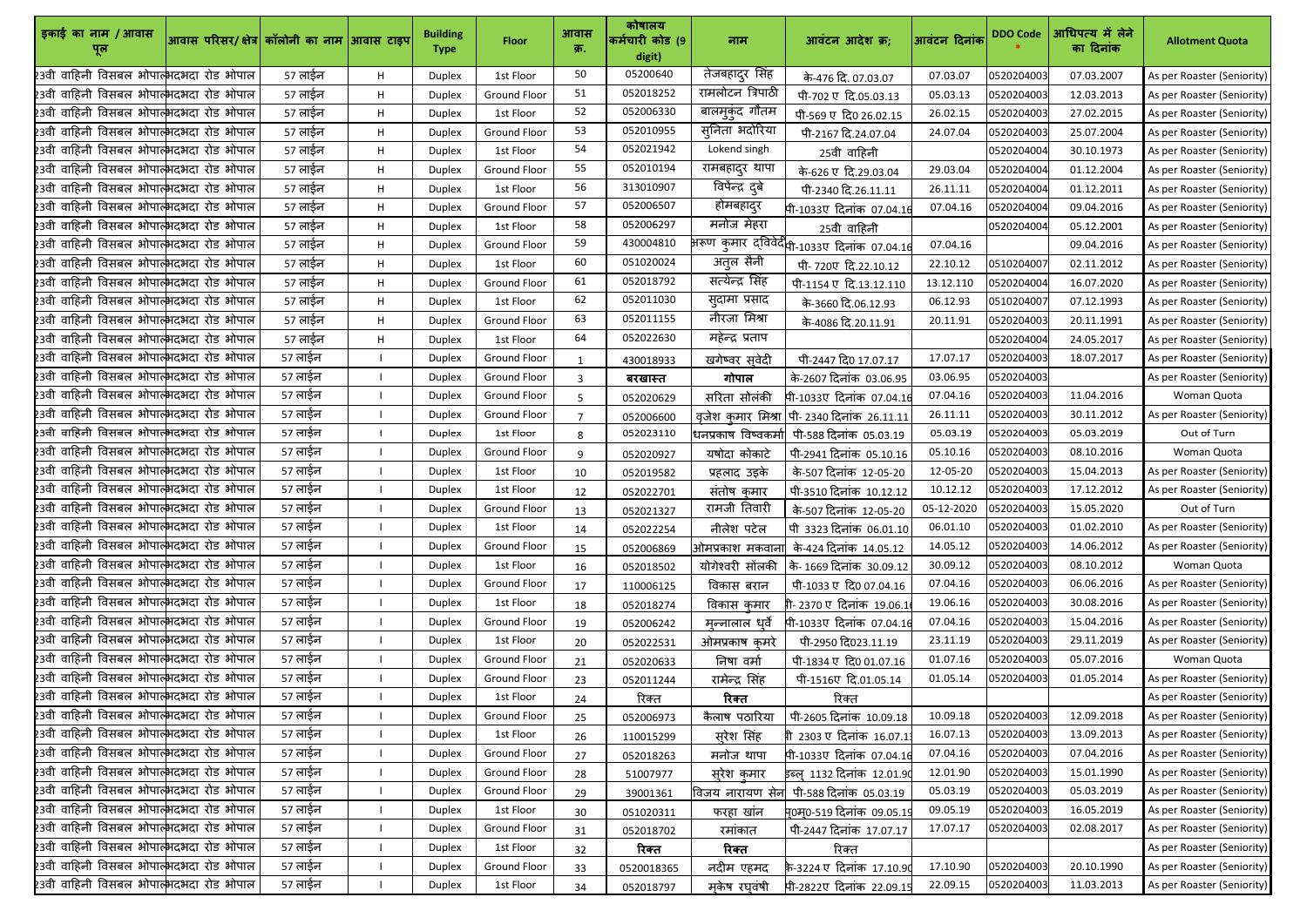| इकाई का नाम / आवास                                     | आवास परिसर/ क्षेत्र  कॉलोनी का नाम  आवास टाइप |         |    | <b>Building</b><br><b>Type</b> | <b>Floor</b>        | आवास<br>क्र.   | कोषालय<br>कर्मचारी कोड (9<br>digit) | नाम                     | आवंटन आदेश क्र;                   | आवंटन दिनांक | <b>DDO Code</b> | आधिपत्य में लेने<br>का दिनांक | <b>Allotment Quota</b>     |
|--------------------------------------------------------|-----------------------------------------------|---------|----|--------------------------------|---------------------|----------------|-------------------------------------|-------------------------|-----------------------------------|--------------|-----------------|-------------------------------|----------------------------|
| 23वी वाहिनी विसबल भोपात् <mark>भ</mark> दभदा रोड भोपाल |                                               | 57 लाईन |    | <b>Duplex</b>                  | <b>Ground Floor</b> | 35             | 051017668                           | महेन्द्र चढार           | गवास 107 दिनांक 14.02.1           | 14.02.11     | 0520204003      | 15.03.2011                    | As per Roaster (Seniority) |
| 23वी वाहिनी विसबल भोपात्भदभदा रोड भोपाल                |                                               | 57 लाईन |    | Duplex                         | 1st Floor           | 36             | 051020259                           | ट्कबहादुर               | <u>म</u> 0म्0-519 दिनांक 09.05.19 | 09.05.19     | 0520204003      | 16.05.2019                    | As per Roaster (Seniority) |
| 23वी वाहिनी विसबल भोपात् <mark>भ</mark> दभदा रोड भोपाल |                                               | 57 लाईन |    | <b>Duplex</b>                  | 1st Floor           | 38             | 052020869                           | गिरजेश कमार             | ਟੀ 2714 दि-07-11-2019             | 07.11.2019   | 0500204002      | 13.07.2020                    | As per Roaster (Seniority) |
| 23वी वाहिनी विसबल भोपात्भदभदा रोड भोपाल                |                                               | 57 लाईन |    | <b>Duplex</b>                  | <b>Ground Floor</b> | 39             | 313010177                           | चन्द्रबहादुर थापा       | पी-1033ए दिनांक 07.04.16          | 07.04.16     | 0520204003      | 25.04.2016                    | As per Roaster (Seniority) |
| 23वी वाहिनी विसबल भोपात्भदभदा रोड भोपाल                |                                               | 57 लाईन |    | <b>Duplex</b>                  | <b>Ground Floor</b> | 41             | 052021538                           | अनिल बकोरिया            | पी-588 दिनांक 05.03.19            | 05.03.19     | 0520204003      | 07.03.2019                    | As per Roaster (Seniority) |
| 23वी वाहिनी विसबल भोपात्भदभदा रोड भोपाल                |                                               | 57 लाईन |    | <b>Duplex</b>                  | 1st Floor           | 42             | 052006303                           | शोभाकर <i>न्</i> यौपाने | पी-1154ए दिनांक 13.12.10          | 13.12.10     | 0520204003      | 21.12.2010                    | As per Roaster (Seniority) |
| 23वी वाहिनी विसबल भोपात्भदभदा रोड भोपाल                |                                               | 57 लाईन |    | <b>Duplex</b>                  | <b>Ground Floor</b> | 43             | 051010031                           | समित्रा थापा            | के-1669 दिनांक 30.09.12           | 30.09.12     | 0520204003      | 12.10.2012                    | As per Roaster (Seniority) |
| 23वी वाहिनी विसबल भोपात्भदभदा रोड भोपाल                |                                               | 57 लाईन |    | <b>Duplex</b>                  | 1st Floor           | 44             | 052007054                           | गोविन्द सिंह            | पी-1033ए दिनांक 07.04.1           | 07.04.16     | 0520204003      | 04.04.2016                    | As per Roaster (Seniority) |
| 23वी वाहिनी विसबल भोपात्भदभदा रोड भोपाल                |                                               | 57 लाईन |    | Duplex                         | <b>Ground Floor</b> | 45             | 052018857                           | राधेश्याम लोहरा         | के-48 दिनांक 13.01.10             | 13.01.10     | 0520204003      | 28.04.2010                    | As per Roaster (Seniority) |
| 23वी वाहिनी विसबल भोपात् <mark>भ</mark> दभदा रोड भोपाल |                                               | 57 लाईन |    | <b>Duplex</b>                  | 1st Floor           | 46             | 110006847                           | <u>सुरेन्</u> द्र विष्ट | गी 2741 ए दिनांक 19.08.1          | 19.08.13     | 0520204003      | 06.09.2013                    | As per Roaster (Seniority) |
| 23वी वाहिनी विसबल भोपात्भदभदा रोड भोपाल                |                                               | 57 लाईन |    | <b>Duplex</b>                  | 1st Floor           | 48             | 052020630                           | वर्मा<br>रक्षा          | पी -1516 ए दि-01-05-14            | 05-01-2014   | 0520204003      | 01.06.2014                    | As per Roaster (Seniority) |
| 23वी वाहिनी विसबल भोपात्भदभदा रोड भोपाल                |                                               | 57 लाईन |    | <b>Duplex</b>                  | <b>Ground Floor</b> | 49             | 430009989                           | सुदेश बकोरिया           | के 144 दिनांक 17.01.13            | 17.01.13     | 0520204003      | 22.01.2013                    | As per Roaster (Seniority) |
| 23वी वाहिनी विसबल भोपात्भदभदा रोड भोपाल                |                                               | 57 लाईन |    | <b>Duplex</b>                  | 1st Floor           | 50             | 052020641                           | रंजनी राजपूत            | . 3270 ए दिनांक 19.08.1           | 19.08.16     | 0520204003      | 26.08.2016                    | Woman Quota                |
| 23वी वाहिनी विसबल भोपात्भदभदा रोड भोपाल                |                                               | 57 लाईन |    | <b>Duplex</b>                  | <b>Ground Floor</b> | 55             | 052007210                           | छत्रपाल चैबे            | के-2662 दिनांक 17.10.01           | 17.10.01     | 0520204003      | 17.10.2001                    | As per Roaster (Seniority) |
| 23वी वाहिनी विसबल भोपात्भदभदा रोड भोपाल                |                                               | 57 लाईन |    | <b>Duplex</b>                  | 1st Floor           | 56             | D052400393                          | टीना खरे                | के 128 दिनांक 27-01-20            | 27-01-20     | 0520204003      | 07.02.2020                    | Out of Turn                |
| 23वी वाहिनी विसबल भोपात्भदभदा रोड भोपाल                |                                               | 60 लाईन | Н. | Duplex                         | <b>Ground Floor</b> |                | 052018465                           | अशोक नोटियाल            | पी-2946/17 दि0 04.09.17           | 04.09.17     | 0520204003      | 29.08.2016                    | As per Roaster (Seniority) |
| 23वी वाहिनी विसबल भोपात्भदभदा रोड भोपाल                |                                               | 60 लाईन | H  | <b>Duplex</b>                  | 1st Floor           | $\overline{2}$ | 052011291                           | रामानन्द सिंह           | के-405 दि.25.03.93                | 25.03.93     | 0520204003      | 25.02.1993                    | As per Roaster (Seniority) |
| 23वी वाहिनी विसबल भोपात् <mark>भ</mark> दभदा रोड भोपाल |                                               | 60 लाईन | Н. | <b>Duplex</b>                  | <b>Ground Floor</b> | $\mathbf{3}$   | 052006380                           | पचम लाल                 | के-1925 दि.21.11.12               | 21.11.12     | 0520204004      | 10.12.2012                    | As per Roaster (Seniority) |
| 23वी वाहिनी विसबल भोपात्भदभदा रोड भोपाल                |                                               | 60 लाईन | H. | <b>Duplex</b>                  | 1st Floor           | $\overline{4}$ | 052011618                           | रामनरेश सिंह            | के-17 दि.21.01.03                 | 21.01.03     | 0520204003      | 21.01.2003                    | As per Roaster (Seniority) |
| 23वी वाहिनी विसबल भोपात्भदभदा रोड भोपाल                |                                               | 60 लाईन | H  | Duplex                         | <b>Ground Floor</b> | 5.             | 052018810                           | जयप्रकाश                | एम-2951 दि.06.09.08               | 06.09.08     | 0510204007      | 31.10.2008                    | As per Roaster (Seniority) |
| 23वी वाहिनी विसबल भोपात्भदभदा रोड भोपाल                |                                               | 60 लाईन | H. | <b>Duplex</b>                  | 1st Floor           | 6              | 051008378                           | भगवान दास               | के-1982 दि.04.08.98               | 04.08.98     | 0510204007      | 04.08.1998                    | As per Roaster (Seniority) |
| 23वी वाहिनी विसबल भोपात् <mark>भ</mark> दभदा रोड भोपाल |                                               | 60 लाईन | Н. | <b>Duplex</b>                  | <b>Ground Floor</b> |                | रिक्त                               | रिक्त                   | रिक्त                             |              |                 |                               | As per Roaster (Seniority) |
| 23वी वाहिनी विसबल भोपात्भदभदा रोड भोपाल                |                                               | 60 लाईन | Н. | <b>Duplex</b>                  | 1st Floor           | 8              | 330031343                           | डालचंद वर्मा            | पी-2941ए दि.05.10.16              | 05.10.16     | 0520204003      | 03.11.2016                    | As per Roaster (Seniority) |
| 23वी वाहिनी विसबल भोपाल् <mark>भदभदा रोड भोपाल</mark>  |                                               | 60 लाईन | H  | <b>Duplex</b>                  | Ground Floor        |                | 052011184                           | मन्ना सिंह              | के-2459दि.23.09.91                | 23.09.91     | 0520204003      | 23.09.1991                    | As per Roaster (Seniority) |
| 23वी वाहिनी विसबल भोपात् <mark>भ</mark> दभदा रोड भोपाल |                                               | 60 लाईन | H  | <b>Duplex</b>                  | 1st Floor           | 10             | 052010865                           | अम्बिका प्रताप सिंह     | पी-1033 दि.7.04.16                | 7.04.16      | 0520204003      | 18.05.2016                    | As per Roaster (Seniority) |
| 23वी वाहिनी विसबल भोपात्भदभदा रोड भोपाल                |                                               | 60 लाईन | H  | <b>Duplex</b>                  | <b>Ground Floor</b> | 11             | 052022783                           | पदम सिंह                | के-128 दि.04.10.10                | 04.10.10     | 0520204003      | 04.10.2010                    | As per Roaster (Seniority) |
| 23वी वाहिनी विसबल भोपात्भदभदा रोड भोपाल                |                                               | 60 लाईन | H  | <b>Duplex</b>                  | 1st Floor           | 12             | 052011120                           | जगदीश नेगी              | के-145 दि.22.01.93                | 22.01.93     | 0520204003      | 25.01.1993                    | As per Roaster (Seniority) |
| 23वी वाहिनी विसबल भोपात्भदभदा रोड भोपाल                |                                               | 60 लाईन | Н. | <b>Duplex</b>                  | <b>Ground Floor</b> | 13             | 052011099                           | मणिराज सिंह             | के-973दि.23.03.94                 | 23.03.94     | 0520204003      | 23.03.1994                    | As per Roaster (Seniority) |
| 23वी वाहिनी विसबल भोपाल्भदभदा रोड भोपाल                |                                               | 60 लाईन | Н. | <b>Duplex</b>                  | 1st Floor           | 14             | 052006918                           | जयपाल साय               | के-3028 दि.13.09.96               | 13.09.96     | 0520204004      | 01.11.1996                    | As per Roaster (Seniority) |
| 23वी वाहिनी विसबल भोपात् <mark>भ</mark> दभदा रोड भोपाल |                                               | 60 लाईन | H  | <b>Duplex</b>                  | Ground Floor        | 15             | 051001041                           | नागेन्द्र मिश्रा        | एम-3231 दि.03.10.01               | 03.10.01     | 0520204003      | 05.10.2001                    | As per Roaster (Seniority) |
| 23वी वाहिनी विसबल भोपाल्भदभदा रोड भोपाल                |                                               | 60 लाईन | H  | <b>Duplex</b>                  | 1st Floor           | 16             | 052006564                           | भगवान दास               | के-1782 दि.22.10.12               | 22.10.12     | 0520204003      | 03.11.2012                    | As per Roaster (Seniority) |
| 23वी वाहिनी विसबल भोपाल्भदभदा रोड भोपाल                |                                               | 60 लाईन | H. | <b>Duplex</b>                  | <b>Ground Floor</b> | 17             | 051016940                           | अरूण पाण्डेय            | के-189 दि.29.07.07                | 29.07.07     | 0520204003      |                               | As per Roaster (Seniority) |
| 23वी वाहिनी विसबल भोपात्भदभदा रोड भोपाल                |                                               | 60 लाईन | H  | <b>Duplex</b>                  | 1st Floor           | 18             | 051002875                           | उमेश पठारिया            | पूम्. 3379 दि.05.06.08            | 05.06.08     | 0510204002      | 16.06.2008                    | As per Roaster (Seniority) |
| 23वी वाहिनी विसबल भोपात्भदभदा रोड भोपाल                |                                               | 60 लाईन | H. | <b>Duplex</b>                  | <b>Ground Floor</b> | 19             | 052023289                           | रविन्द्र सिंह           | दिनांक 06.01.03                   | 06.01.03     | 0520204004      | 06.01.2003                    | As per Roaster (Seniority) |
| 23वी वाहिनी विसबल भोपात्भदभदा रोड भोपाल                |                                               | 60 लाईन | H. | <b>Duplex</b>                  | 1st Floor           | 20             | 052011005                           | उग्रभान सिंह            | पी-1131 दि.12.01.09               | 12.01.09     | 0520204003      | 21.01.2009                    | As per Roaster (Seniority) |
| 23वी वाहिनी विसबल भोपात् <mark>भ</mark> दभदा रोड भोपाल |                                               | 60 लाईन | H. | <b>Duplex</b>                  | <b>Ground Floor</b> | 21             | 170016471                           | अजय सिंह यादव           | पी-1089ए दि. दि.31.05.04          | 31.05.04     | 0520204003      | 31.05.2004                    | As per Roaster (Seniority) |
| 23वी वाहिनी विसबल भोपात्भदभदा रोड भोपाल                |                                               | 60 लाईन | H  | <b>Duplex</b>                  | 1st Floor           | 22             | 052007067                           | रनसिंह                  | पी-424 दि. 14.05.12               | 14.05.12     | 0520204003      | 26.05.2012                    | As per Roaster (Seniority) |
| 23वी वाहिनी विसबल भोपाल्भदभदा रोड भोपाल                |                                               | 60 लाईन | Н. | <b>Duplex</b>                  | <b>Ground Floor</b> | 23             | 05211108                            | जगराम                   | के-302 दि.24.03.95                | 24.03.95     |                 | 24.03.1995                    | As per Roaster (Seniority) |
| 23वी वाहिनी विसबल भोपात्भदभदा रोड भोपाल                |                                               | 60 लाईन | H  | <b>Duplex</b>                  | 1st Floor           | 24             | 052006630                           | हरिनारायण               | के-2559ए दि.27.11.07              | 27.11.07     | 0520204003      | 27.11.2007                    | As per Roaster (Seniority) |
| 23वी वाहिनी विसबल भोपात् <mark>भ</mark> दभदा रोड भोपाल |                                               | 60 लाईन | Н. | <b>Duplex</b>                  | <b>Ground Floor</b> | 25             | 052019646                           | मोन् शर्मा              | पी-1834 ए दि0 01.07.16            | 01.07.16     | 0520204003      | 02.07.2016                    | As per Roaster (Seniority) |
| 23वी वाहिनी विसबल भोपात्भदभदा रोड भोपाल                |                                               | 60 लाईन | H  | <b>Duplex</b>                  | 1st Floor           | 26             | 052018479                           | कुलभूषण चतुर्वेदी       | पी-1516ए दि.01.05.14              | 01.05.14     | 0520204003      | 01.05.2014                    | As per Roaster (Seniority) |
| 23वी वाहिनी विसबल भोपात्भदभदा रोड भोपाल                |                                               | 60 लाईन | H  | <b>Duplex</b>                  | Ground Floor        | 27             | 052011452                           | रामपाल पाण्डे           | एम-2951 दि.06.09.08               | 06.09.08     | 0520204003      | 01.05.2009                    | As per Roaster (Seniority) |
| 23वी वाहिनी विसबल भोपात्भदभदा रोड भोपाल                |                                               | 60 लाईन | Н. | <b>Duplex</b>                  | 1st Floor           | 28             | 052018780                           | संजीव शर्मा             | <u>पृ.मृ.-514 दि. 09.05.19</u>    | 09.05.19     | 0510204005      | 13.05.2019                    | Out of Turn                |
| 23वी वाहिनी विसबल भोपाल्भदभदा रोड भोपाल                |                                               | 60 लाईन | H  | <b>Duplex</b>                  | Ground Floor        | 29             | 052011289                           | पुरुषोतम सेन            | के-63 दि.दि.22.01.99              | 22.01.99     | 0520204003      | 12.01.1988                    | As per Roaster (Seniority) |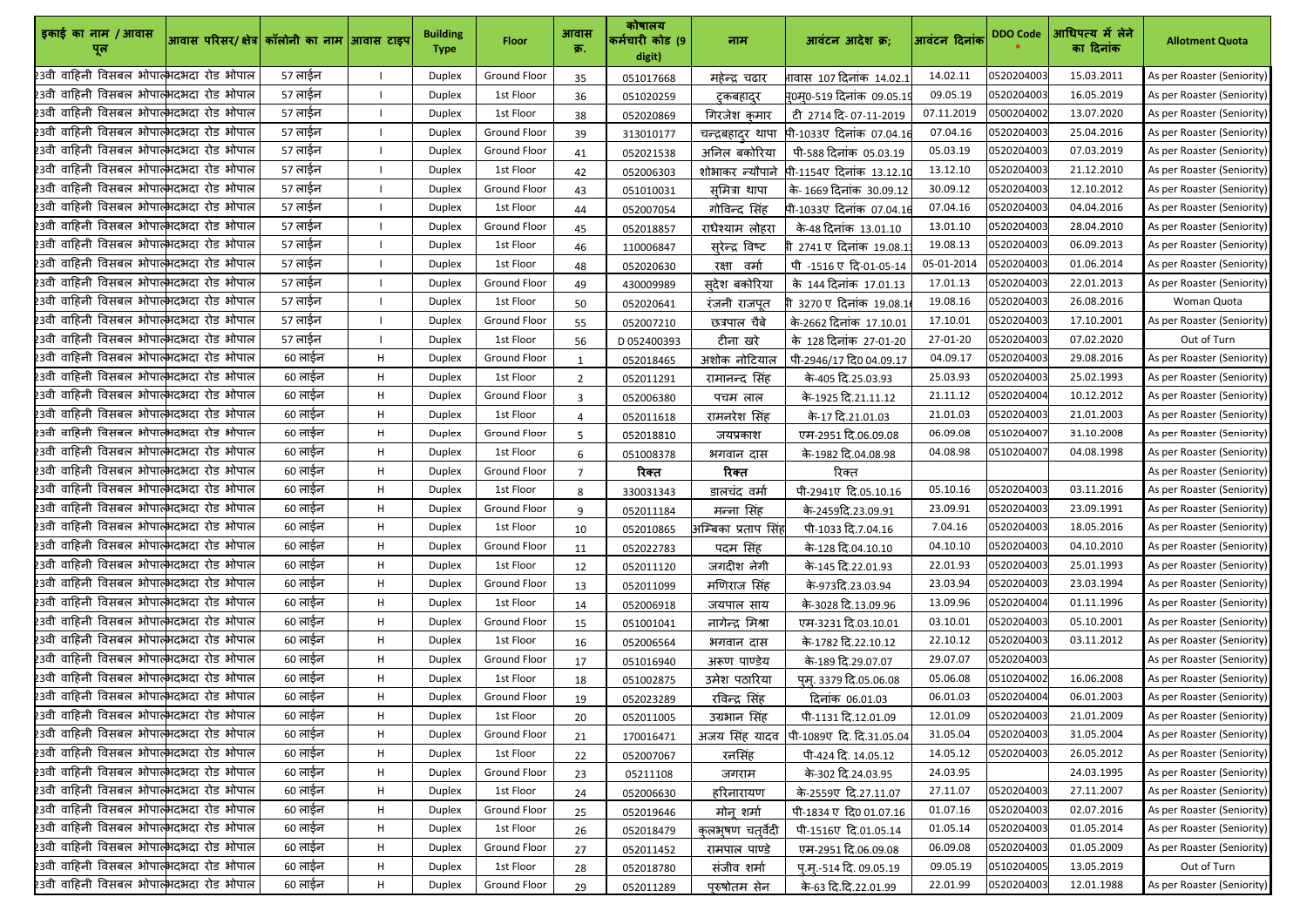| इकाई का नाम / आवास<br>पूल                              | आवास परिसर/ क्षेत्र  कॉलोनी का नाम  आवास टाइप |         |    | <b>Building</b><br><b>Type</b> | <b>Floor</b>        | आवास<br>क्र. | कोषालय<br>कर्मचारी कोड (9<br>digit) | नाम                     | आवंटन आदेश क्र;          | आवंटन दिनांक | <b>DDO Code</b> | आधिपत्य में लेने<br>का दिनांक | <b>Allotment Quota</b>     |
|--------------------------------------------------------|-----------------------------------------------|---------|----|--------------------------------|---------------------|--------------|-------------------------------------|-------------------------|--------------------------|--------------|-----------------|-------------------------------|----------------------------|
| 23वी वाहिनी विसबल भोपात्भदभदा रोड भोपाल                |                                               | 60 लाईन | Н. | <b>Duplex</b>                  | 1st Floor           | 30           | 170016599                           | लाखन सिंह               | पी-27 दि. 03.01.2019     | 03.01.2019   | 0520204003      | 04.01.2019                    | As per Roaster (Seniority) |
| 23वी वाहिनी विसबल भोपात् <mark>भ</mark> दभदा रोड भोपाल |                                               | 60 लाईन | H. | Duplex                         | <b>Ground Floor</b> | 31           | 052011370                           | अशोक सिंह               | पी-207 ए दि.17.01.13     | 17.01.13     | 0520204003      | 21.01.2013                    | As per Roaster (Seniority) |
| 23वी वाहिनी विसबल भोपात् <mark>भ</mark> दभदा रोड भोपाल |                                               | 60 लाईन | Н. | <b>Duplex</b>                  | 1st Floor           | 32           | 052022539                           | धर्मेन्द्र सिंह देवडा   | पी-507 दि.12-05-20       | 05-12-2020   | 0520204003      | 15.05.2020                    | Out of Turn                |
| 23वी वाहिनी विसबल भोपात्भदभदा रोड भोपाल                |                                               | 60 लाईन | Н. | <b>Duplex</b>                  | <b>Ground Floor</b> | 33           | 052011426                           | हंसराज मुकाती           | क्े-1669 दि.30.09.12     | 30.09.12     | 0520204003      | 05.10.2012                    | As per Roaster (Seniority) |
| 23वी वाहिनी विसबल भोपात्भदभदा रोड भोपाल                |                                               | 60 लाईन | Н. | <b>Duplex</b>                  | 1st Floor           | 34           | 052018803                           | वृजभूषण सिंह            | के-4858 दि.29.12.87      | 29.12.87     | 0520204003      | 14.01.1988                    | As per Roaster (Seniority) |
| 23वी वाहिनी विसबल भोपात्भदभदा रोड भोपाल                |                                               | 60 लाईन | Η. | <b>Duplex</b>                  | <b>Ground Floor</b> | 35           | 052021325                           | रामबाब जाटव             | पी-24.05.17              | 4.05.17      | 0520204003      | 24.05.2017                    | As per Roaster (Seniority) |
| 23वी वाहिनी विसबल भोपात् <mark>भ</mark> दभदा रोड भोपाल |                                               | 60 लाईन | Н. | <b>Duplex</b>                  | 1st Floor           | 36           | 052019628                           | संजय सिंह               | पी-2762 ए दि.27.10.09    | 27.10.09     | 0520204003      | 30.10.2009                    | As per Roaster (Seniority) |
| 23वी वाहिनी विसबल भोपात्भदभदा रोड भोपाल                |                                               | 60 लाईन | Н. | <b>Duplex</b>                  | <b>Ground Floor</b> | 37           | 052006514                           | राजकमार सिंह            | पी-2340 दि.26.11.11      | 26.11.11     | 0520204003      | 02.12.2011                    | As per Roaster (Seniority) |
| 23वी वाहिनी विसबल भोपात्भिदभदा रोड भोपाल               |                                               | 60 लाईन | н  | Duplex                         | 1st Floor           | 38           | 052006491                           | फग्गुलाल                | एम-2951 दि.06.09.08      | 06.09.08     | 0520204003      | 01.10.2008                    | As per Roaster (Seniority) |
| 23वी वाहिनी विसबल भोपात् <mark>भ</mark> दभदा रोड भोपाल |                                               | 60 लाईन | H. | <b>Duplex</b>                  | <b>Ground Floor</b> | 39           | 052018307                           | वंदना झरवरे             | पी-2822ए दिनांक 22.09.1  | 22.09.15     | 0520204003      | 27.08.2014                    | As per Roaster (Seniority) |
| 23वी वाहिनी विसबल भोपात्भदभदा रोड भोपाल                |                                               | 60 लाईन | Н. | <b>Duplex</b>                  | 1st Floor           | 40           | 052018850                           | दवारिका प्रसाद          | के-1782 दि.22.10.12      | 22.10.12     | 0520204003      | 30.10.2012                    | As per Roaster (Seniority) |
| 23वी वाहिनी विसबल भोपात्भदभदा रोड भोपाल                |                                               | 60 लाईन | H. | <b>Duplex</b>                  | <b>Ground Floor</b> | 41           | 052011085                           | नवर्दी अहिरवार          | पी-2094 दि.07.04.99      | 07.04.99     | 0520204003      | 07.04.1999                    | As per Roaster (Seniority) |
| 23वी वाहिनी विसबल भोपात्भदभदा रोड भोपाल                |                                               | 60 लाईन | H. | <b>Duplex</b>                  | 1st Floor           | 42           | 052018497                           | कविता मानकर             | पी-207ए दि.17.01.13      | 17.01.13     | 0520204003      | 21.01.2013                    | As per Roaster (Seniority) |
| 23वी वाहिनी विसबल भोपात् <mark>भ</mark> दभदा रोड भोपाल |                                               | 60 लाईन | H  | <b>Duplex</b>                  | <b>Ground Floor</b> | 43           | 052018363                           | चन्द्रदेव सिंह          | पी-2052 दि.08.07.04      | 08.07.04     | 0520204004      | 08.07.2004                    | As per Roaster (Seniority) |
| 23वी वाहिनी विसबल भोपात्भदभदा रोड भोपाल                |                                               | 60 लाईन | H  | <b>Duplex</b>                  | 1st Floor           | 44           | 052022583                           | विक्रम सिंह             | पी-2052 दि.08.07.04      | 08.07.04     | 0520204004      | 06.01.1988                    | As per Roaster (Seniority) |
| 23वी वाहिनी विसबल भोपात्भिदभदा रोड भोपाल               |                                               | 60 लाईन | H  | Duplex                         | <b>Ground Floor</b> | 45           | 052011098                           | <u>कुसू</u> म सराठे     | के-57 दि.08.01.93        | 08.01.93     | 0520204003      | 15.01.1993                    | As per Roaster (Seniority) |
| 23वी वाहिनी विसबल भोपात्भदभदा रोड भोपाल                |                                               | 60 लाईन | Н. | <b>Duplex</b>                  | 1st Floor           | 46           | 052011158                           | पुष्पा सिंह             | के-4858 दि.29.12.87      | 29.12.87     | 0520204003      | 08.01.1988                    | As per Roaster (Seniority) |
| 23वी वाहिनी विसबल भोपात् <mark>भ</mark> दभदा रोड भोपाल |                                               | 60 लाईन | Н. | <b>Duplex</b>                  | <b>Ground Floor</b> | 47           | 052018811                           | पन्नालाल उइके           | पी-702ए दि.05.03.13      | 05.03.13     | 0520204003      | 06.03.2013                    | As per Roaster (Seniority) |
| 23वी वाहिनी विसबल भोपात्भदभदा रोड भोपाल                |                                               | 60 लाईन | H  | <b>Duplex</b>                  | 1st Floor           | 48           | 040012080                           | नरेश नामदेव             | पी-2941 ए दि.05.10.16    | 05.10.16     | 0520204003      | 17.10.2016                    | Out of Turn                |
| 23वी वाहिनी विसबल भोपात्भदभदा रोड भोपाल                |                                               | 60 लाईन | H. | Duplex                         | <b>Ground Floor</b> | 49           | 230010078                           | राजेश कुमार             | पी-495ए दि.18.02.09      | 18.02.09     | 0520204003      | 27.02.2009                    | As per Roaster (Seniority) |
| 23वी वाहिनी विसबल भोपात् <mark>भ</mark> दभदा रोड भोपाल |                                               | 60 लाईन | H. | <b>Duplex</b>                  | 1st Floor           | 50           | 052011271                           | वागेन्द्रपति ओझा        | एम-3386 दि.16.10.08      | 16.10.08     | 0520204003      | 30.10.2008                    | As per Roaster (Seniority) |
| 23वी वाहिनी विसबल भोपात्भदभदा रोड भोपाल                |                                               | 60 लाईन | Н. | <b>Duplex</b>                  | <b>Ground Floor</b> | 51           | 052007000                           | अशोक सिंह जादौन         | पी- 2605 दि0 10.09.2018  | 10.09.2018   | 0520204003      | 25.09.2018                    | As per Roaster (Seniority) |
| 23वी वाहिनी विसबल भोपात् <mark>भ</mark> दभदा रोड भोपाल |                                               | 60 लाईन | H  | <b>Duplex</b>                  | 1st Floor           | 52           | 052010864                           | हाकिम सिंह              | के-2269 दि. 08.09.99     | 08.09.99     | 0520204003      | 06.101999                     | As per Roaster (Seniority) |
| 23वी वाहिनी विसबल भोपाल्भदभदा रोड भोपाल                |                                               | 60 लाईन | H  | <b>Duplex</b>                  | Ground Floor        | 53           | 052006668                           | <u>प्रकाशचंद</u> तिवारी | के-189 दि. 27.01.07      | 27.01.07     | 0520204003      | 29.01.2007                    | As per Roaster (Seniority) |
| 23वी वाहिनी विसबल भोपात् <mark>भ</mark> दभदा रोड भोपाल |                                               | 60 लाईन | Н. | <b>Duplex</b>                  | 1st Floor           | 54           | 052018845                           | पुरनलाल                 | पी-207ए दि.17.01.13      | 17.01.13     | 0520204003      | 18.01.2012                    | As per Roaster (Seniority) |
| 23वी वाहिनी विसबल भोपात् <mark>भ</mark> दभदा रोड भोपाल |                                               | 60 लाईन | Н. | <b>Duplex</b>                  | <b>Ground Floor</b> | 55           | 052018257                           | प्रकाशचंद भैरव          | के-1669 दि. 30.01.02     | 30.01.02     | 0520204003      | 04.10.2012                    | As per Roaster (Seniority) |
| 23वी वाहिनी विसबल भोपात्भदभदा रोड भोपाल                |                                               | 60 लाईन | H. | <b>Duplex</b>                  | 1st Floor           | 56           | 052010936                           | मूरत सिंह               | पी-2822ए दिनांक 22.09.1! | 22.09.15     | 0520204003      | 30.09.2015                    | As per Roaster (Seniority) |
| 23वी वाहिनी विसबल भोपात् <mark>भ</mark> दभदा रोड भोपाल |                                               | 60 लाईन | H. | <b>Duplex</b>                  | Ground Floor        | 57           | 051005376                           | अनिता सुस्ते            | के-1775 दि. 02.08.94     | 02.08.94     | 0520204004      | 02.08.1994                    | As per Roaster (Seniority) |
| 23वी वाहिनी विसबल भोपात्भदभदा रोड भोपाल                |                                               | 60 लाईन | н  | <b>Duplex</b>                  | 1st Floor           | 58           | 052018858                           | ओमकार सिंह              | ਧੀ 207ए दि.05.03.13      | 05.03.13     | 0520204003      | 26.04.2013                    | As per Roaster (Seniority) |
| 23वी वाहिनी विसबल भोपात् <mark>भ</mark> दभदा रोड भोपाल |                                               | 60 लाईन | H  | <b>Duplex</b>                  | Ground Floor        | 59           | 052006184                           | रिंगबहादुर              | के-1923 दि. 14.11.05     | 14.11.05     | 0520204003      | 14.112003                     | As per Roaster (Seniority) |
| 23वी वाहिनी विसबल भोपाल्भदभदा रोड भोपाल                |                                               | 60 लाईन | H. | <b>Duplex</b>                  | 1st Floor           | 60           | 052007194                           | उमाकांत राय             | के-424 दि. 14.05.12      | 14.05.12     | 0520204003      | 28.09.2015                    | As per Roaster (Seniority) |
| 23वी वाहिनी विसबल भोपात् <mark>भ</mark> दभदा रोड भोपाल |                                               | 64 लाईन | G  | Singlex                        | Ground Floor        | 24           | 052011105                           | श्री मेनका गुरुंग       | के- 1633 दि. 10.06.91    | 10.06.91     | 0510204007      | 12.06.1991                    | As per Roaster (Seniority) |
| 23वी वाहिनी विसबल भोपात्भदभदा रोड भोपाल                |                                               | 64 लाईन | Н. | Apartment                      | Ground Floor        | $1/12$ न्य   | 052010993                           | रामखिलावन               | के-1114/11 दि.10.10.11   | दि.10.10.11  | 0520204003      | 11.10.2011                    | As per Roaster (Seniority) |
| 23वी वाहिनी विसबल भोपात्भदभदा रोड भोपाल                |                                               | 64 लाईन | H. | Apartment                      | Ground Floor        | $2/12$ न्य   | 052018840                           | नन्दकिषोर माटे          | के-1114/11 दि.10.10.11   | 10.10.11     | 0520204003      | 11.10.2011                    | As per Roaster (Seniority) |
| 23वी वाहिनी विसबल भोपात्भदभदा रोड भोपाल                |                                               | 64 लाईन | H. | Apartment                      | Ground Floor        | 3/12 न्य     | 052011185                           | छट्टू लाल               | के-1114/11 दि.10.10.11   | 10.10.11     | 0520204003      | 11.10.2011                    | As per Roaster (Seniority) |
| 23वी वाहिनी विसबल भोपात् <mark>भ</mark> दभदा रोड भोपाल |                                               | 64 लाईन | Η. | Apartment                      | Ground Floor        | $4/12$ न्य   | 052011375                           | अशोक पाण्डेय            | के-1114/11 दि.10.10.11   | 10.10.11     | 0520204003      | 11.10.2011                    | As per Roaster (Seniority) |
| 23वी वाहिनी विसबल भोपात् <mark>भ</mark> दभदा रोड भोपाल |                                               | 64 लाईन | Н. | Apartment                      | 1st Floor           | $5/12$ न्य   | 052006958                           | गणेश प्रसाद             | के-226/11 दि.31.10.11    | 31.10.11     | 0520204003      | 02.11.2011                    | As per Roaster (Seniority) |
| 23वी वाहिनी विसबल भोपात् <mark>भ</mark> दभदा रोड भोपाल |                                               | 64 लाईन | Н. | Apartment                      | 1st Floor           | $6/12$ न्य   | 052018122                           | राजनारायण               | के-1114/11 दि.10.10.11   | 10.10.11     | 0520204003      | 11.10.2011                    | As per Roaster (Seniority) |
| .<br>23वी वाहिनी विसबल भोपात्भदभदा रोड भोपाल           |                                               | 64 लाईन | Н. | Apartment                      | 1st Floor           | $7/12$ न्यू  | 052010987                           | राजनारायण तिवारी        | के-1114/11 दि.10.10.11   | 10.10.11     | 0520204003      | 11.10.2011                    | As per Roaster (Seniority) |
| 23वी वाहिनी विसबल भोपात् <mark>भ</mark> दभदा रोड भोपाल |                                               | 64 लाईन | Н. | Apartment                      | 1st Floor           | 8/12 न्यू    | 052006963                           | इन्द्राबहादुर           | के-225/11 दि.28.10.11    | 28.10.11     | 0520204003      | 02.11.2011                    | As per Roaster (Seniority) |
| 23वी वाहिनी विसबल भोपात् <mark>भ</mark> दभदा रोड भोपाल |                                               | 64 लाईन | H. | Apartment                      | 2nd Floor           | $9/12$ न्य   | 052011336                           | रामचरण सराठे            | पी-2340/11 दि.26.11.11   | 26.11.11     | 0520204003      | 02.12.2011                    | As per Roaster (Seniority) |
| 23वी वाहिनी विसबल भोपात्भदभदा रोड भोपाल                |                                               | 64 लाईन | H. | Apartment                      | 2nd Floor           | 10/12 न्य    | 052006875                           | हरेराम सिंह             | पी-2340/11 दि.26.11.11   | 26.11.11     | 0520204003      | 28.11.2011                    | As per Roaster (Seniority) |
| 23वी वाहिनी विसबल भोपात् <mark>भ</mark> दभदा रोड भोपाल |                                               | 64 लाईन | H. | Apartment                      | 2nd Floor           | 11/12 न्यू   | 052011193                           | शम्भूनाथ सिंह           | पी-2340/11 दि.26.11.11   | 26.11.11     | 0520204003      | 02.12.2011                    | As per Roaster (Seniority) |
| 23वी वाहिनी विसबल भोपाल्भदभदा रोड भोपाल                |                                               | 64 लाईन | Η. | Apartment                      | 2nd Floor           | 12/12 न्यू   | 052018488                           | गोपीराज थापा            | आ0/709 दि.2604.14        | 2604.14      | 0520204003      | 01.09.2014                    | As per Roaster (Seniority) |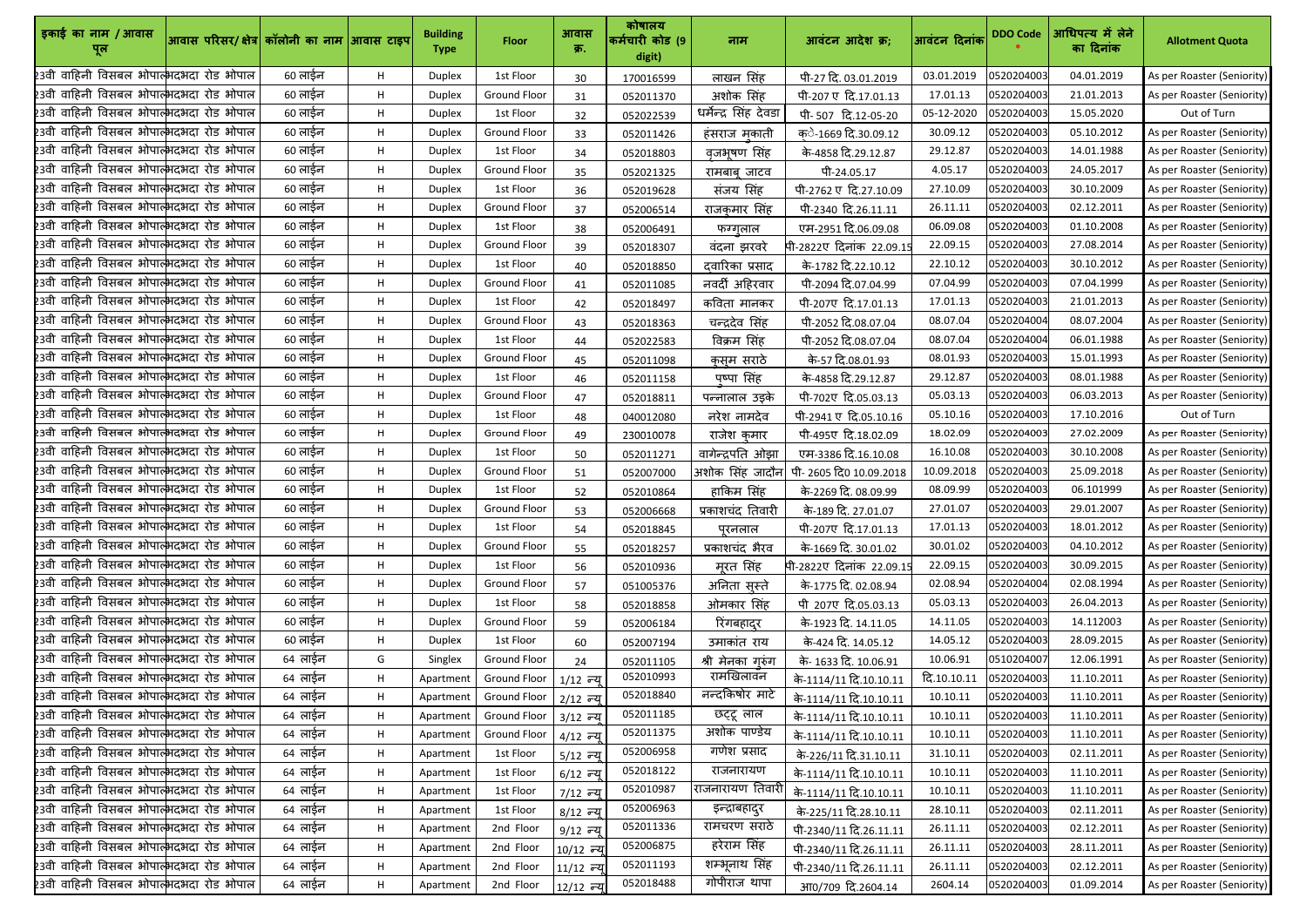| इकाई का नाम / आवास                                     | आवास परिसर/ क्षेत्र  कॉलोनी का नाम  आवास टाइप |         |    | <b>Building</b><br><b>Type</b> | <b>Floor</b>        | आवास<br>क्र. | कोषालय<br>कर्मचारी कोड (9<br>digit) | नाम               | आवंटन आदेश क्र;            | आवंटन दिनांक | <b>DDO Code</b> | आधिपत्य में लेने<br>का दिनांक | <b>Allotment Quota</b>     |
|--------------------------------------------------------|-----------------------------------------------|---------|----|--------------------------------|---------------------|--------------|-------------------------------------|-------------------|----------------------------|--------------|-----------------|-------------------------------|----------------------------|
| 23वी वाहिनी विसबल भोपात्भदभदा रोड भोपाल                |                                               | 64 लाईन | H  | Apartment                      | <b>Ground Floor</b> | 1/8 न्यू     | 052018863                           | भोलाराम           | के-1782/12 दि.22.10.12     | 22.10.12     | 0520204003      | 12.12.2012                    | As per Roaster (Seniority) |
| 23वी वाहिनी विसबल भोपात् <mark>भ</mark> दभदा रोड भोपाल |                                               | 64 लाईन | H  | Apartment                      | <b>Ground Floor</b> | 2/8 न्यू     | 052010893                           | शिवप्रताप सिंह    | के-1782/12 दि.22.10.12     | 22.10.12     | 0520204003      | 19.11.2012                    | As per Roaster (Seniority) |
| 23वी वाहिनी विसबल भोपाल्भदभदा रोड भोपाल                |                                               | 64 लाईन | H  | Apartment                      | <b>Ground Floor</b> | 3/8 न्यू     | 052018812                           | प्रेमा सिंह       | के-1782/12 दि.22.10.12     | 22.10.12     | 0520204003      | 12.11.2012                    | As per Roaster (Seniority) |
| 23वी वाहिनी विसबल भोपाल्भदभदा रोड भोपाल                |                                               | 64 लाईन | H  | Apartment                      | <b>Ground Floor</b> | 4/8 न्यू     | 052006820                           | राम सिंह          | के-1782/12 दि.22.10.12     | 22.10.12     | 0520204003      | 19.11.2012                    | As per Roaster (Seniority) |
| 23वी वाहिनी विसबल भोपात् <mark>भ</mark> दभदा रोड भोपाल |                                               | 64 लाईन | H  | Apartment                      | 1st Floor           | 5/8 न्यू     | 052018469                           | ललिता राजपूत      | पी-3510ए/12 दि.10.12.12    | 10.12.12     | 0520204003      | 11.12.2012                    | As per Roaster (Seniority) |
| 23वी वाहिनी विसबल भोपात्भदभदा रोड भोपाल                |                                               | 64 लाईन | H  | Apartment                      | 1st Floor           | 6/8 न्यू     | 052018950                           | उदय प्रताप सिंह   | के-1925/12 दि.21.11.12     | 21.11.12     | 0510204002      | 21.11.2012                    | As per Roaster (Seniority) |
| 23वी वाहिनी विसबल भोपात् <mark>भ</mark> दभदा रोड भोपाल |                                               | 64 लाईन | H  | Apartment                      | 1st Floor           | 7/8 न्यू     | 170016639                           | दिनेष कुमार       | के-1782/12 दि.22.10.12     | 22.10.12     | 0520204003      | 10.11.2012                    | As per Roaster (Seniority) |
| 23वी वाहिनी विसबल भोपात्भदभदा रोड भोपाल                |                                               | 64 लाईन | H  | Apartment                      | 1st Floor           | 8/8 न्यू     | 052011301                           | रामजस सिंह        | के-1782/12 दि.22.10.12     | 22.10.12     | 0520204003      | 19.11.2012                    | As per Roaster (Seniority) |
| 23वी वाहिनी विसबल भोपात् <mark>भ</mark> दभदा रोड भोपाल |                                               | 64 लाईन | H  | Duplex                         | <b>Ground Floor</b> | 65           | 052007150                           | चन्द्रिका प्रसाद  | के-476 दि.07.03.07         | 07.03.07     | 0520204003      | 01.04.2007                    | As per Roaster (Seniority) |
| 23वी वाहिनी विसबल भोपाल्भदभदा रोड भोपाल                |                                               | 64 लाईन | H  | <b>Duplex</b>                  | 1st Floor           | 66           | 052006717                           | रईश खांन          | के-303 दि.14.02.02         | 14.02.02     | 0520204003      | 14.02.2002                    | As per Roaster (Seniority) |
| 23वी वाहिनी विसबल भोपात् <mark>भ</mark> दभदा रोड भोपाल |                                               | 64 लाईन | H  | <b>Duplex</b>                  | 1st Floor           | 68           | 052006665                           | सुरजीत सिंह       | के-2680 दि.18.08.0         | 18.08.0      | 0520204003      | 18.08.2002                    | As per Roaster (Seniority) |
| 23वी वाहिनी विसबल भोपात् <mark>भ</mark> दभदा रोड भोपाल |                                               | 64 लाईन | H  | <b>Duplex</b>                  | 1st Floor           | 70           | 052006610                           | विष्णु प्रसाद     | 25वी वाहिनी                |              | 0520204004      |                               | As per Roaster (Seniority) |
| 23वी वाहिनी विसबल भोपात्भदभदा रोड भोपाल                |                                               | 64 लाईन | H  | <b>Duplex</b>                  | <b>Ground Floor</b> | 71           | 052020021                           | सीताराम रजक       | पी-588/19 दिनांक 05.03.19  | 05.03.19     | 0520204003      | 05.03.2019                    | As per Roaster (Seniority) |
| .<br>23वी वाहिनी विसबल भोपात्भदभदा रोड भोपाल           |                                               | 64 लाईन | H  | <b>Duplex</b>                  | 1st Floor           | 72           | 052011378                           | विनोद गर्ग        | पी-1154ए दि.13.12.10       | 13.12.10     | 0520204003      | 06.12.2010                    | As per Roaster (Seniority) |
| 23वी वाहिनी विसबल भोपात्भदभदा रोड भोपाल                |                                               | 64 लाईन | H  | <b>Duplex</b>                  | <b>Ground Floor</b> | 73           | 052006666                           | केशवदयाल          | के-297 दि.13.03.08         | 13.03.08     | 0520204003      | 04.03.2009                    | As per Roaster (Seniority) |
| 23वी वाहिनी विसबल भोपात् <mark>भ</mark> दभदा रोड भोपाल |                                               | 64 लाईन | H  | <b>Duplex</b>                  | 1st Floor           | 74           | 052018481                           | बीना कटियार       | के-1526 दि.29.10.09        | 29.10.09     | 0520204003      | 13.01.2010                    | As per Roaster (Seniority) |
| 23वी वाहिनी विसबल भोपात्भदभदा रोड भोपाल                |                                               | 64 लाईन | H  | <b>Duplex</b>                  | <b>Ground Floor</b> | 75           | 052011174                           | शैलकुमारी         | के-1658 दि.09.01.98        | 09.01.98     | 0520204003      | 15.01.1998                    | As per Roaster (Seniority) |
| 23वी वाहिनी विसबल भोपाल्भदभदा रोड भोपाल                |                                               | 64 लाईन | H  | <b>Duplex</b>                  | 1st Floor           | 76           | 052011138                           | गगां थापा         | के-2692 दि.21.12.92        | 21.12.92     | 0520204003      | 21.12.1992                    | As per Roaster (Seniority) |
| 23वी वाहिनी विसबल भोपाल्भदभदा रोड भोपाल                |                                               | 64 लाईन | H  | <b>Duplex</b>                  | 1st Floor           | 78           | 052011299                           | सूरेश मिश्रा      | पी-2340 दि.26.11.11        | 26.11.11     | 0520204003      | 01.12.2011                    | As per Roaster (Seniority) |
| 23वी वाहिनी विसबल भोपात्भदभदा रोड भोपाल                |                                               | 64 लाईन | H. | Duplex                         | <b>Ground Floor</b> | 79           | 430017723                           | सतीष यादव         | 1-2370 ए  दिनांक  19.08.1। | 19.08.16     | 0520204003      | 22.08.2016                    | As per Roaster (Seniority) |
| 23वी वाहिनी विसबल भोपात् <mark>भ</mark> दभदा रोड भोपाल |                                               | 64 लाईन | H  | <b>Duplex</b>                  | 1st Floor           | 80           | 320019021                           | मोती सिंह         | पी-3323ए दि.06.01.10       | 06.01.10     | 0520204003      | 08.01.2010                    | As per Roaster (Seniority) |
| 23वी वाहिनी विसबल भोपात्भदभदा रोड भोपाल                |                                               | 64 लाईन | H  | <b>Duplex</b>                  | <b>Ground Floor</b> | 81           | 052010996                           | लखन लाल           | यू-4543 दि.30.11.89        | 30.11.89     | 0520204003      | 01.12.1989                    | As per Roaster (Seniority) |
| 23वी वाहिनी विसबल भोपात् <mark>भ</mark> दभदा रोड भोपाल |                                               | 64 लाईन | H  | <b>Duplex</b>                  | 1st Floor           | 82           | 052007119                           | राजेश कुमार       | 25वी वाहिनी                |              | 0520204004      | 18.11.2013                    | As per Roaster (Seniority) |
| 23वी वाहिनी विसबल भोपाल्भदभदा रोड भोपाल                |                                               | 64 लाईन | H  | <b>Duplex</b>                  | <b>Ground Floor</b> | 83           | 052011450                           | राजेन्द्र पाण्डे  | एम-36 दि.09.01.98          | 09.01.98     | 0520204003      | 09.01.1998                    | As per Roaster (Seniority) |
| 23वी वाहिनी विसबल भोपात् <mark>भ</mark> दभदा रोड भोपाल |                                               | 64 लाईन | H  | <b>Duplex</b>                  | 1st Floor           | 84           | 052007104                           | देवानन्द दुबे     | के-1565 दि.23.06.00        | 23.06.00     | 0520204003      | 02.12.2000                    | As per Roaster (Seniority) |
| 23वी वाहिनी विसबल भोपात्भदभदा रोड भोपाल                |                                               | 64 लाईन | H  | <b>Duplex</b>                  | <b>Ground Floor</b> | 85           | 052007205                           | नेत्रपाल सिंह     | के-848 दि.09.05.92         | 09.05.92     | 0520204003      | 19.05.1992                    | As per Roaster (Seniority) |
| 23वी वाहिनी विसबल भोपात्भदभदा रोड भोपाल                |                                               | 64 लाईन | H  | <b>Duplex</b>                  | 1st Floor           | 86           | 052010968                           | संतोष कुमार       | एम-337 दि.21.11.95         | 21.11.95     | 0520204003      | 21.11.1995                    | As per Roaster (Seniority) |
| 23वी वाहिनी विसबल भोपात्भदभदा रोड भोपाल                |                                               | 64 लाईन | H. | <b>Duplex</b>                  | Ground Floor        | 87           | 052020974                           | ममता सिंह         | पी- 1003 दि. 05.08.18      | 05.08.18     | 0520204003      | 10.04.2018                    | As per Roaster (Seniority) |
| 23वी वाहिनी विसबल भोपाल्भदभदा रोड भोपाल                |                                               | 64 लाईन | H. | <b>Duplex</b>                  | 1st Floor           | 88           | 052020974                           | सतीश दविवेदी      | पुम्.1826 दि.06.12.12      | 06.12.12     | 0520204003      | 06.12.2012                    | As per Roaster (Seniority) |
| 23वी वाहिनी विसबल भोपात्भदभदा रोड भोपाल                |                                               | 64 लाईन | H  | <b>Duplex</b>                  | <b>Ground Floor</b> | 91           | 052007144                           | राकेश सिंह        | यू-6189 दि.09.01.89        | 09.01.89     | 0520204003      | 09.01.1989                    | As per Roaster (Seniority) |
| 23वी वाहिनी विसबल भोपाल्भदभदा रोड भोपाल                |                                               | 64 लाईन | H. | <b>Duplex</b>                  | 1st Floor           | 92           | 052007174                           | मो.शाहिद खांन     | पी-1516 दि.01.05.14        | 01.05.14     | 0520204003      | 09.05.2014                    | As per Roaster (Seniority) |
| 23वी वाहिनी विसबल भोपाल्भदभदा रोड भोपाल                |                                               | 64 लाईन | H  | <b>Duplex</b>                  | Ground Floor        | 93           | 052007283                           | धन्न् थापा        | के-284 दि.14.03.11         | 14.03.11     | 0520204003      | 08.02.2012                    | As per Roaster (Seniority) |
| 23वी वाहिनी विसबल भोपात्भदभदा रोड भोपाल                |                                               | 64 लाईन | H  | <b>Duplex</b>                  | <b>Ground Floor</b> | 95           | 051018171                           | मनोज विष्वकर्मा   | र <b>ेडियो मृ</b> ख्यालय   |              | 0510204016      | 20.02.2015                    | As per Roaster (Seniority) |
| 23वी वाहिनी विसबल भोपात्भदभदा रोड भोपाल                |                                               | 64 लाईन | H  | <b>Duplex</b>                  | <b>Ground Floor</b> | 96           | 052011287                           | रमेशचंद यादव      | के-883 दि.208.06.12        | 208.06.12    | 0520204003      | 08.06.2012                    | As per Roaster (Seniority) |
| 23वी वाहिनी विसबल भोपात्भदभदा रोड भोपाल                |                                               | 64 लाईन | H. | <b>Duplex</b>                  | <b>Ground Floor</b> | 104          | 052001277                           | वृदावन वर्मा      | के-2373 दि.08.11.92        | 08.11.92     | 0520204004      | 15.12.1992                    | As per Roaster (Seniority) |
| 23वी वाहिनी विसबल भोपात् <mark>भ</mark> दभदा रोड भोपाल |                                               | 64 लाईन | Н. | <b>Duplex</b>                  | <b>Ground Floor</b> | 105          | 052011139                           | जगत सिंह          | के - 373 दि. 07.04.11      | 07.04.11     | 0520204003      | 28.04.2011                    | As per Roaster (Seniority) |
| 23वी वाहिनी विसबल भोपात्भदभदा रोड भोपाल                |                                               | 64 लाईन | H  | <b>Duplex</b>                  | <b>Ground Floor</b> | 106          | 052006524                           | योगेम्बर सिंह     | पी-2946दि0 04.09.17        | 04.09.17     | 0510204007      | 10.11.1995                    | As per Roaster (Seniority) |
| 23वी वाहिनी विसबल भोपाल्भदभदा रोड भोपाल                |                                               | 64 लाईन | H  | <b>Duplex</b>                  | <b>Ground Floor</b> | 107          | 052007275                           | रामदयाल तिवारी    | पी-2471ए दि.25.09.09       | 25.09.09     | 0520204003      | 30.09.2009                    | As per Roaster (Seniority) |
| 23वी वाहिनी विसबल भोपात्भदभदा रोड भोपाल                |                                               | 64 लाईन | H  | <b>Duplex</b>                  | <b>Ground Floor</b> | 108          | 052006960                           | हरिशंकर तेनग्निया | के-910 दि.01.08.11         | 01.08.11     | 0520204003      | 10.08.2011                    | As per Roaster (Seniority) |
| 23वी वाहिनी विसबल भोपात् <mark>भ</mark> दभदा रोड भोपाल |                                               | 64 लाईन | H  | <b>Duplex</b>                  | <b>Ground Floor</b> | 109          | 052007176                           | देवेन्द्र पाठक    | के-2016 दि.19.07.00        | 19.07.00     | 0520204003      | 19.12.2001                    | As per Roaster (Seniority) |
| 23वी वाहिनी विसबल भोपात्भदभदा रोड भोपाल                |                                               | 64 लाईन | H  | <b>Duplex</b>                  | <b>Ground Floor</b> | 110          | 052010982                           | ज्योति मरकाम      | के-1669दि.30.09.12         | 30.09.12     | 0520204003      | 05.10.2012                    | As per Roaster (Seniority) |
| 23वी वाहिनी विसबल भोपात्भदभदा रोड भोपाल                |                                               | 64 लाईन |    | <b>Duplex</b>                  | <b>Ground Floor</b> | 58           | 052006993                           | उदय सिंह          | 1-3510 ए दिनांक 10.12.1.   | 10.12.12     | 0520204003      | 24.12.2010                    | As per Roaster (Seniority) |
| 23वी वाहिनी विसबल भोपात्भदभदा रोड भोपाल                |                                               | 64 लाईन |    | <b>Duplex</b>                  | 1st Floor           | 60           | 110006839                           | विनोद कुमार       | के-1826 दिनांक 06.12.12    | 06.12.12     | 0520204003      | 24.12.2012                    | As per Roaster (Seniority) |
| 23वी वाहिनी विसबल भोपाल्भदभदा रोड भोपाल                |                                               | 64 लाईन |    | <b>Duplex</b>                  | Ground Floor        | 61           | 052018261                           | जितेन्द्रॅ सिंह   | एम-2951 दिनांक 06.09.08    | 06.09.08     | 0520204003      | 08.09.2008                    | As per Roaster (Seniority) |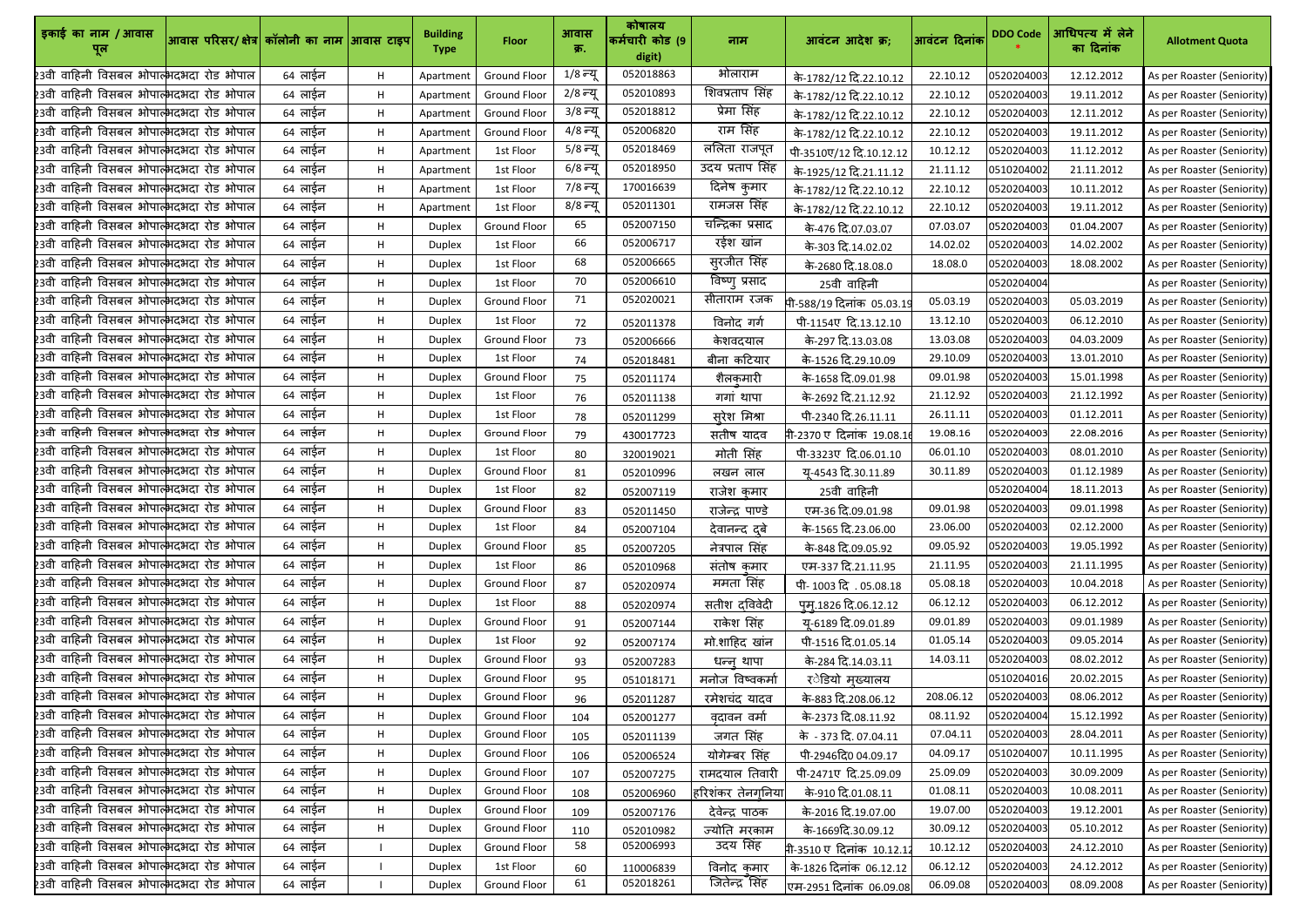| इकाई का नाम / आवास                                          | आवास परिसर/ क्षेत्र  कॉलोनी का नाम  आवास टाइप |         |   | <b>Building</b><br><b>Type</b> | <b>Floor</b>        | आवास<br>क्र. | कोषालय<br>कर्मचारी कोड (9<br>digit) | नाम                     | आवंटन आदेश क्र;                                       | आवंटन दिनांक | <b>DDO Code</b> | आधिपत्य में लेने<br>का दिनांक | <b>Allotment Quota</b>     |
|-------------------------------------------------------------|-----------------------------------------------|---------|---|--------------------------------|---------------------|--------------|-------------------------------------|-------------------------|-------------------------------------------------------|--------------|-----------------|-------------------------------|----------------------------|
| 23वी वाहिनी विसबल भोपाल्भदभदा रोड भोपाल                     |                                               | 64 लाईन |   | <b>Duplex</b>                  | 1st Floor           | 62           | 052022513                           | पवन जाटव                | पी- 2950 दिनांक 23.11.19                              | 23.11.19     | 0520204003      | 26.11.2019                    | As per Roaster (Seniority) |
| 23वी वाहिनी विसबल भोपाल्भदभदा रोड भोपाल                     |                                               | 64 लाईन |   | <b>Duplex</b>                  | 1st Floor           | 64           | 052019632                           | शैलेन्द्र सिंह चैहान    | पी-2941/16 दि0 05.10.16                               | 05.10.16     | 0520204003      | 07.10.2016                    | As per Roaster (Seniority) |
| 23वी वाहिनी विसबल भोपात् <mark>भ</mark> दभदा रोड भोपाल      |                                               | 64 लाईन |   | <b>Duplex</b>                  | <b>Ground Floor</b> | 65           | 052007309                           | अशोक थापा               |                                                       |              | 0520204004      |                               | As per Roaster (Seniority) |
| 23वी वाहिनी विसबल भोपात्भदभदा रोड भोपाल                     |                                               | 64 लाईन |   | <b>Duplex</b>                  | 1st Floor           | 64           | 052007132                           | राधेष्याम गिनारे        | <b>ो- 702 एवि. 05.03.201</b> 3                        | .05.03.2013  | 0520204003      | 12.03.2013                    | As per Roaster (Seniority) |
| 23वी वाहिनी विसबल भोपात्भदभदा रोड भोपाल                     |                                               | 64 लाईन |   | <b>Duplex</b>                  | <b>Ground Floor</b> | 67           | 250013270                           | गुरूदत्त शर्मा          | पी-1033ए दिनांक 07.04.16                              | 07.04.16     | 0520204003      | 07.04.2016                    | As per Roaster (Seniority) |
| 23वी वाहिनी विसबल भोपात्भदभदा रोड भोपाल                     |                                               | 64 लाईन |   | <b>Duplex</b>                  | <b>Ground Floor</b> | 69           | 0502006924                          |                         | सत्यनारायण रोहेला <sub>गि-2843 ए दिनांक 26.08.1</sub> | 26.08.14     | 0520204003      | 27.08.2014                    | As per Roaster (Seniority) |
| 23वी वाहिनी विसबल भोपात् <mark>भ</mark> दभदा रोड भोपाल      |                                               | 64 लाईन |   | <b>Duplex</b>                  | 1st Floor           | 70           | 052018490                           | उमेष कुमार झरे          | पी-2447 दिनांक 17.07.17                               | 17.07.17     | 0520204003      | 31.07.2017                    | As per Roaster (Seniority) |
| 23वी वाहिनी विसबल भोपात्भदभदा रोड भोपाल                     |                                               | 64 लाईन |   | <b>Duplex</b>                  | <b>Ground Floor</b> | 71           | 052018287                           | मनीष सोनी               | पी- 2946 दि. 04.09.17                                 | 09-04-2017   | 0520204003      | 01.06.2017                    | As per Roaster (Seniority) |
| .<br>23वी वाहिनी विसबल भोपात् <mark>भ</mark> दभदा रोड भोपाल |                                               | 64 लाईन |   | <b>Duplex</b>                  | <b>Ground Floor</b> | 73           | 052018852                           | बिरन सिंह               | पी-2340 दिनांक 26.11.11                               | 26.11.11     | 0520204003      | 03.12.2011                    | As per Roaster (Seniority) |
| 23वी वाहिनी विसबल भोपाल्भदभदा रोड भोपाल                     |                                               | 64 लाईन |   | <b>Duplex</b>                  | 1st Floor           | 74           | 390001477                           | राम बिलास यादव          | पी-1033ए दिनांक 07.04.16                              | 07.04.16     | 0520204003      | 18.04.2016                    | As per Roaster (Seniority) |
| 23वी वाहिनी विसबल भोपात् <mark>भ</mark> दभदा रोड भोपाल      |                                               | 64 लाईन |   | <b>Duplex</b>                  | 1st Floor           | 78           | 052022686                           | जयराम चोरिया            | .<br>गे-1516 ए दिनांक 01.05.14                        | 01.05.14     | 0520204003      | 05.03.2019                    | Out of Turn                |
| 23वी वाहिनी विसबल भोपात्भदभदा रोड भोपाल                     |                                               | 64 लाईन |   | Duplex                         | <b>Ground Floor</b> | 79           | 052010884                           | रामगोपाल                | के-32 ए दिनांक 08.04.03                               | 08.04.03     | 0510204007      | 29.04.2003                    | As per Roaster (Seniority) |
| 23वी वाहिनी विसबल भोपात्भदभदा रोड भोपाल                     |                                               | 64 लाईन |   | Duplex                         | 1st Floor           | 80           | 050024471                           | रानी सिंह               | एम-1106 दिनांक  27.04.04                              | 27.04.04     | 0500204002      | 24.04.2004                    | As per Roaster (Seniority) |
| 23वी वाहिनी विसबल भोपात् <mark>भ</mark> दभदा रोड भोपाल      |                                               | 64 लाईन |   | <b>Duplex</b>                  | 1st Floor           | 82           | 052021246                           | ज्ञानसिंह धुर्वे        | ਧੀ-588 दि0 05.03.19                                   | 05.03.19     | 0520204003      | 05.03.2019                    | Out of Turn                |
| 23वी वाहिनी विसबल भोपात्भदभदा रोड भोपाल                     |                                               | 64 लाईन |   | <b>Duplex</b>                  | <b>Ground Floor</b> | 83           | 110006852                           | ग्यास् <b>ददीन खा</b> न | पी-1033ए दिनांक 07.04.1।                              | 07.04.16     | 0520204003      | 20.05.2016                    | As per Roaster (Seniority) |
| 23वी वाहिनी विसबल भोपात् <mark>भ</mark> दभदा रोड भोपाल      |                                               | 64 लाईन |   | <b>Duplex</b>                  | 1st Floor           | 84           | D052400451                          | ग्रेसी कैथवास           |                                                       |              | 0520204003      |                               | Out of Turn                |
| 23वी वाहिनी विसबल भोपाल्भदभदा रोड भोपाल                     |                                               | 64 लाईन |   | <b>Duplex</b>                  | <b>Ground Floor</b> | 85           | 052018803                           | ब्रजभूषण शर्मा          | पी-1033ए दिनांक 07.04.16                              | 07.04.16     | 0520204003      | 20.04.2016                    | As per Roaster (Seniority) |
| 23वी वाहिनी विसबल भोपात् <mark>भ</mark> दभदा रोड भोपाल      |                                               | 64 लाईन |   | <b>Duplex</b>                  | 1st Floor           | 86           | 052020065                           | संजय सिसोदिया           | पी- 2946 दि. 04.09.17                                 | 04.09.17     | 0520204003      | 07.09.2017                    | As per Roaster (Seniority) |
| 23वी वाहिनी विसबल भोपात् <mark>भ</mark> दभदा रोड भोपाल      |                                               | 64 लाईन |   | <b>Duplex</b>                  | 1st Floor           | 87           | रिक्त                               | रिक्त                   | रिक्त                                                 |              |                 |                               | As per Roaster (Seniority) |
| 23वी वाहिनी विसबल भोपात्भदभदा रोड भोपाल                     |                                               | 64 लाईन |   | <b>Duplex</b>                  | <b>Ground Floor</b> | 100          | 052007092                           | कामता प्रसाद            | के-1917 दिनांक 15.7.97                                | 15.7.97      | 0520204003      | 15.07.1997                    | As per Roaster (Seniority) |
| 23वी वाहिनी विसबल भोपात् <mark>भ</mark> दभदा रोड भोपाल      |                                               | 64 लाईन |   | <b>Duplex</b>                  | <b>Ground Floor</b> | 101          |                                     | लोक निर्माण विभाग       | सामन रखने हेत्                                        |              |                 |                               |                            |
| 23वी वाहिनी विसबल भोपात्भदभदा रोड भोपाल                     |                                               | 64 लाईन |   | <b>Duplex</b>                  | <b>Ground Floor</b> | 102          | 052018815                           | राजकरण सिंह             | के-3016 दिनांक 10.12.15                               | 10.12.15     | 0520204003      | 29.12.2015                    | As per Roaster (Seniority) |
| 23वी वाहिनी विसबल भोपात् <mark>भ</mark> दभदा रोड भोपाल      |                                               | 64 लाईन |   | <b>Duplex</b>                  | <b>Ground Floor</b> | 103          |                                     | लोक निर्माण विभाग       | सामन रखने हेत्                                        |              |                 |                               |                            |
| 23वी वाहिनी विसबल भोपाल्भदभदा रोड भोपाल                     |                                               | 64 लाईन |   | <b>Duplex</b>                  | Ground Floor        | 104          | 052011265                           | राजेन्द्र लकड़ा         | पी-1033ए दिनांक 07.04.16                              | 07.04.16     | 0520204003      | 07.04.2016                    | As per Roaster (Seniority) |
| 23वी वाहिनी विसबल भोपाल्भदभदा रोड भोपाल                     |                                               | 64 लाईन |   | <b>Duplex</b>                  | 1st Floor           | 105          | 170017594                           | युवराज चौबे             | पी-588 दिनांक 05.03.19                                | 05.03.19     | 0520204003      | 05.03.2019                    | Out of Turn                |
| 23वी वाहिनी विसबल भोपात्भदभदा रोड भोपाल                     |                                               | 64 लाईन |   | <b>Duplex</b>                  | <b>Ground Floor</b> | 106          | 052019625                           | सूनीता शर्मा            | पी-1033ए दिनांक 07.04.16                              | 05.03.19     | 0520204003      | 21.01.2013                    | As per Roaster (Seniority) |
| 23वी वाहिनी विसबल भोपात्भदभदा रोड भोपाल                     |                                               | 64 लाईन |   | <b>Duplex</b>                  | 1st Floor           | 107          | 052018820                           | राजेश शर्मा             | गी-1154 ए दिनांक 13.12.1                              | 13.12.10     | 0520204003      | 28.02.2011                    | As per Roaster (Seniority) |
| 23वी वाहिनी विसबल भोपात् <mark>भ</mark> दभदा रोड भोपाल      |                                               | 64 लाईन |   | <b>Duplex</b>                  | <b>Ground Floor</b> | 108          | 052018468                           | निर्मला अहिरवार         | के 424 दिनांक 14.05.12                                | 14.05.12     | 0520204003      | 24.05.2012                    | As per Roaster (Seniority) |
| 23वी वाहिनी विसबल भोपात्भदभदा रोड भोपाल                     |                                               | 64 लाईन |   | <b>Duplex</b>                  | 1st Floor           | 109          | 052022724                           | राहल परमार              | पी-2950 दिनांक 23.11.19                               | 23.11.19     | 0520204003      | 26.11.2019                    | Out of Turn                |
| 23वी वाहिनी विसबल भोपात्भदभदा रोड भोपाल                     |                                               | 64 लाईन |   | <b>Duplex</b>                  | <b>Ground Floor</b> | 110          | 052018783                           |                         | उमेश कुमार मिश्रा n-1154 ए दिनांक 30.04.1¢            | 30.04.10     | 0520204003      | 04.05.2010                    | As per Roaster (Seniority) |
| 23वी वाहिनी विसबल भोपाल्भदभदा रोड भोपाल                     |                                               | 64 लाईन |   | <b>Duplex</b>                  | 1st Floor           | 111          | 052011034                           | अमान सिंह               | 424 दिनांक 14.05.12                                   | 14.05.12     | 0520204003      | 28.06.2012                    | As per Roaster (Seniority) |
| 23वी वाहिनी विसबल भोपात्भदभदा रोड भोपाल                     |                                               | 64 लाईन |   | <b>Duplex</b>                  | <b>Ground Floor</b> | 112          | 052006247                           | रामजीवन पवार            | पी-3510 दिनांक 10.12.12                               | 10.12.12     | 0520204003      | 13.12.2012                    | As per Roaster (Seniority) |
| 23वी वाहिनी विसबल भोपात्भदभदा रोड भोपाल                     |                                               | 64 लाईन |   | <b>Duplex</b>                  | 1st Floor           | 113          | 052011324                           | जितेन्द्र सिंह          | के-1183 दिनांक 25.06.05                               | 25.06.05     | 0520204003      | 01.07.2005                    | As per Roaster (Seniority) |
| 23वी वाहिनी विसबल भोपात्भदभदा रोड भोपाल                     |                                               | 64 लाईन |   | <b>Duplex</b>                  | <b>Ground Floor</b> | 114          | 052019637                           | रामचन्द्र भारती         | पी-1033ए दिनांक 07.04.16                              | 07.04.16     | 0520204003      | 07.04.2016                    | As per Roaster (Seniority) |
| 23वी वाहिनी विसबल भोपात्भदभदा रोड भोपाल                     |                                               | 64 लाईन |   | <b>Duplex</b>                  | 1st Floor           | 115          | 052011355                           | तौफिक खांन              | पी-1033ए दिनांक 07.04.16                              | 07.04.16     | 0520204003      | 18.04.2016                    | As per Roaster (Seniority) |
| 23वी वाहिनी विसबल भोपाल्भदभदा रोड भोपाल                     |                                               | 64 लाईन |   | <b>Duplex</b>                  | <b>Ground Floor</b> | 116          | 052010949                           | मोनिका राजपूत           | पी-2340 दिनांक 26.11.11                               | 26.11.11     | 0520204003      | 05.12.2011                    | As per Roaster (Seniority) |
| 23वी वाहिनी विसबल भोपात्भदभदा रोड भोपाल                     |                                               | 64 लाईन |   | <b>Duplex</b>                  | 1st Floor           | 117          | 052018292                           | नरेन्द्र सिंह लोधी      | दिनांक 30.05.2017                                     | 30.05.2017   | 0520204003      | 30.05.2017                    | As per Roaster (Seniority) |
| 23वी वाहिनी विसबल भोपाल्भदभदा रोड भोपाल                     |                                               | 64 लाईन |   | <b>Duplex</b>                  | <b>Ground Floor</b> | 118          | 430017772                           | महेन्द्र कुमार शर्मा    | <b>री-2941/16 दिनांक 05.10.1</b>                      | 05.10.16     | 0520204003      | 07.10.2016                    | As per Roaster (Seniority) |
| 23वी वाहिनी विसबल भोपात्भदभदा रोड भोपाल                     |                                               | 64 लाईन |   | <b>Duplex</b>                  | 1st Floor           | 119          | 052018785                           | वृजेन्द्र मिश्रा        | गी-1154 ए दिनांक 13.12.1                              | 13.12.10     | 0520204003      | 15.12.2010                    | As per Roaster (Seniority) |
| 23वी वाहिनी विसबल भोपात्भदभदा रोड भोपाल                     |                                               | 64 लाईन |   | <b>Duplex</b>                  | <b>Ground Floor</b> | 120          | 052006192                           | दुर्गेश त्रिपाठी        | पी-2340 दिनांक 26.11.11                               | 26.11.11     | 0520204003      | 30.11.2011                    | As per Roaster (Seniority) |
| 23वी वाहिनी विसबल भोपात्भदभदा रोड भोपाल                     |                                               | 64 लाईन |   | <b>Duplex</b>                  | 1st Floor           | 121          | 052007103                           | निहाल सिंह              | पी-2370ए दि019.08.16                                  | 19.08.16     | 0520204003      | 07.02.2018                    | As per Roaster (Seniority) |
| 23वी वाहिनी विसबल भोपात्भदभदा रोड भोपाल                     |                                               | 64 लाईन |   | <b>Duplex</b>                  | <b>Ground Floor</b> | 122          | 052011027                           | उमाशंकर                 | के-2977 दिनांक 14.09.90                               | 14.09.90     | 0520204003      | 15.09.1990                    | As per Roaster (Seniority) |
| 23वी वाहिनी विसबल भोपात्भदभदा रोड भोपाल                     |                                               | 64 लाईन |   | <b>Duplex</b>                  | 1st Floor           | 123          | 052022449                           | सोनु मालवीय             | पी-2950 दिनांक 23.11.19                               | 23.11.19     | 0520204003      | 01.12.2020                    | Out of Turn                |
| 23वी वाहिनी विसबल भोपाल् <mark>भदभदा रोड भोपाल</mark>       |                                               | 66 लाईन | G | Duplex                         | 1st Floor           | 4/17 न्यू    | 052011015                           | केशर सिंह               | पी-2156ए/13 दि.06.07.13                               | 06.07.13     | 0520204003      | 11.07.2013                    | As per Roaster (Seniority) |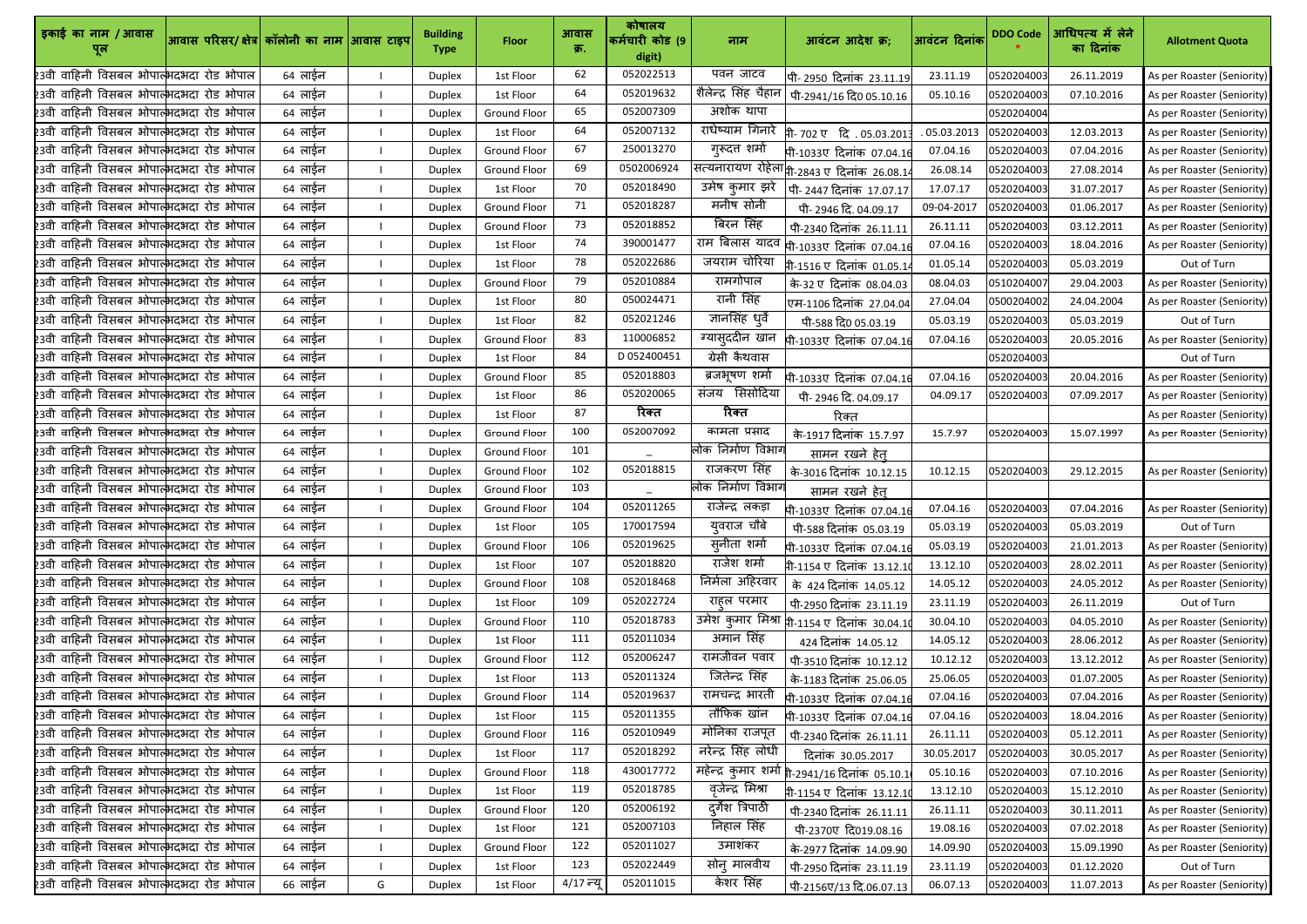| इकाई का नाम / आवास<br>पूल                                   | आवास परिसर/ क्षेत्र  कॉलोनी का नाम आिवास टाइप |         |    | <b>Building</b><br><b>Type</b> | <b>Floor</b>        | आवास<br>क्र.   | कोषालय<br>कर्मचारी कोड (9<br>digit) | नाम                      | आवंटन आदेश क्र;                            | आवंटन दिनांक | <b>DDO Code</b> | आधिपत्य में लेने<br>का दिनांक | <b>Allotment Quota</b>     |
|-------------------------------------------------------------|-----------------------------------------------|---------|----|--------------------------------|---------------------|----------------|-------------------------------------|--------------------------|--------------------------------------------|--------------|-----------------|-------------------------------|----------------------------|
| 23वी वाहिनी विसबल भोपात् <mark>भ</mark> दभदा रोड भोपाल      |                                               | 66 लाईन | G  | <b>Duplex</b>                  | 1st Floor           | 4/18 न्यू      | 052006660                           | बीरेन्द्र सिंह रावत      | पी-1033ए दि07.04.16                        | 07.04.16     | 0510204016      | 07.04.2016                    | As per Roaster (Seniority) |
| 23वी वाहिनी विसबल भोपात्भदभदा रोड भोपाल                     |                                               | 66 लाईन | G  | Duplex                         | <b>Ground Floor</b> | 8/1            | 052019996                           | राजेन्द्र प्रसाद वाडिव   | पी- 520/11 दि.14.03.11                     | 14.03.11     | 0500204002      | 15.01.2018                    | As per Roaster (Seniority) |
| 23वी वाहिनी विसबल भोपात् <mark>भ</mark> दभदा रोड भोपाल      |                                               | 66 लाईन | G  | Duplex                         | <b>Ground Floor</b> | 8/2            | 140015813                           | बृजमोहन सिंह             | पी-1154/10 दि.30.04.10                     | 30.04.10     | 0520204003      | 12.05.2010                    | As per Roaster (Seniority) |
| 23वी वाहिनी विसबल भोपात्भदभदा रोड भोपाल                     |                                               | 66 लाईन | G  | <b>Duplex</b>                  | 1st Floor           | 8/3            | 430004672                           | जितेंन्द्र सिंह          | पी-1850/12 दि.12.12.12                     | 12.12.12     |                 | 20.12.2012                    | As per Roaster (Seniority) |
| 23वी वाहिनी विसबल भोपात्भदभदा रोड भोपाल                     |                                               | 66 लाईन | G  | <b>Duplex</b>                  | 1st Floor           | 8/4            | 052011211                           | रुपसिंह उइके             | के 1669/12 दि. 30.09.12                    | 30.09.12     | 0520204004      | 17.10.2012                    | As per Roaster (Seniority) |
| 23वी वाहिनी विसबल भोपात्भदभदा रोड भोपाल                     |                                               | 66 लाईन | G  | <b>Duplex</b>                  | 2nd Floor           | 8/5            | 180004942                           | रविन्द्रनाथ सिंह         | पी-2605/18 दि.10.09.18                     | 10.09.18     | 0520204003      | 08.10.2018                    | As per Roaster (Seniority) |
| 23वी वाहिनी विसबल भोपात्भदभदा रोड भोपाल                     |                                               | 66 लाईन | G  | Duplex                         | 2nd Floor           | 8/6            | 052007253                           | बलराम दाहिया             | पी-1850/12 दि.13.12.12                     | 13.12.12     | 0520204003      | 18.12.2012                    | As per Roaster (Seniority) |
| 23वी वाहिनी विसबल भोपात्भदभदा रोड भोपाल                     |                                               | 66 लाईन | G  | Duplex                         | <b>Ground Floor</b> | 9/1            | 052018487                           | नरेन्द्र प्रताप सिंह     | पी-702 ए/13दि.05.03.13                     | 05.03.13     |                 | 06.03.2013                    | As per Roaster (Seniority) |
| 23वी वाहिनी विसबल भोपात्भदभदा रोड भोपाल                     |                                               | 66 लाईन | G  | Duplex                         | <b>Ground Floor</b> | 9/2            | 052022565                           | राधा सिंह                | के-1180/13दि. 06.06.13                     | 06.06.13     | 0520204003      | 07.06.2013                    | As per Roaster (Seniority) |
| 23वी वाहिनी विसबल भोपात्भदभदा रोड भोपाल                     |                                               | 66 लाईन | G  | <b>Duplex</b>                  | 1st Floor           | 9/3            | 390000999                           | लक्ष्मण शाही             | पी-1516 ए दि.01.05.2014                    | 01.05.2014   | 0520204003      | 15.05.2014                    | As per Roaster (Seniority) |
| 23वी वाहिनी विसबल भोपात्भदभदा रोड भोपाल                     |                                               | 66 लाईन | G  | <b>Duplex</b>                  | 1st Floor           | 9/4            | 052011397                           | रामनिवास                 | पी-1033 ए दि.07.04.2016                    | 07.04.2016   | 0520204003      | 28.05.2016                    | As per Roaster (Seniority) |
| 23वी वाहिनी विसबल भोपात्भदभदा रोड भोपाल                     |                                               | 66 लाईन | G  | Duplex                         | 2nd Floor           | 9/5            | 052018841                           | दीपबहादुर                | पी-2950 दिनांक 23.11.19                    | 23.11.19     | 0520204003      | 25.11.2019                    | Out of Turn                |
| 23वी वाहिनी विसबल भोपात्भदभदा रोड भोपाल                     |                                               | 66 लाईन | G  | <b>Duplex</b>                  | 2nd Floor           | 9/6            | 052011204                           | शांती देवी               | पी-2156ए/13 दि.06.07.13                    | .06.07.13    | 0520204003      | 10.07.2013                    | As per Roaster (Seniority) |
| 23वी वाहिनी विसबल भोपात्भदभदा रोड भोपाल                     |                                               | 66 लाईन | G  | Duplex                         | <b>Ground Floor</b> | 10/1           | 051006769                           | विजय अहिरवार             | पी-495ए/09 दि.18.02.09                     | 18.02.09     | 0510204007      | 18.02.2009                    | As per Roaster (Seniority) |
| 23वी वाहिनी विसबल भोपात्भदभदा रोड भोपाल                     |                                               | 66 लाईन | G  | Duplex                         | Ground Floor        | 10/2           | 052007291                           | राजा थापा                | पुम्-598/06 दि.13.06.06                    | 13.06.06     | 0520204004      | 13.06.2006                    | As per Roaster (Seniority) |
| 23वी वाहिनी विसबल भोपात्भदभदा रोड भोपाल                     |                                               | 66 लाईन | G  | <b>Duplex</b>                  | 1st Floor           | 10/3           | 390000386                           | बृध्दिमान लपचा           | पी-1154ए/10 दि.13.12.10                    | 13.12.10     | 0520204003      | 12.01.2011                    | As per Roaster (Seniority) |
| 23वी वाहिनी विसबल भोपात्भदभदा रोड भोपाल                     |                                               | 66 लाईन | G  | <b>Duplex</b>                  | 1st Floor           | 10/4           | 330035142                           | नामदेव शर्मा             | पी-2605/18 दि.10.09.18                     | 10.09.18     | 0520204003      | 11.09.2018                    | As per Roaster (Seniority) |
| 23वी वाहिनी विसबल भोपात्भदभदा रोड भोपाल                     |                                               | 66 लाईन | G  | Duplex                         | 2nd Floor           | 10/5           | 110009547                           | जमना प्रसाद              | पी-3579 ए/12 दि.18.12.12                   | 18.12.12     |                 | 21.01.2013                    | Out of Turn                |
| 23वी वाहिनी विसबल भोपात्भदभदा रोड भोपाल                     |                                               | 66 लाईन | G  | <b>Duplex</b>                  | 2nd Floor           | 10/6           | 052022715                           | संतोष कुमार              | के-507/20 दि0 12-05-20                     | 05-12-2020   | 0520204003      | 18.05.2020                    | Out of Turn                |
| 23वी वाहिनी विसबल भोपात्भदभदा रोड भोपाल                     |                                               | 66 लाईन | G  | Duplex                         | Ground Floor        | 11/1           | 052011362                           | शैली थामस                | एम-2951 /08 दि.06.09.08                    | 06.09.08     | 0520204003      | 01.10.2008                    | As per Roaster (Seniority) |
| 23वी वाहिनी विसबल भोपात्भदभदा रोड भोपाल                     |                                               | 66 लाईन | G  | Duplex                         | <b>Ground Floor</b> | 11/2           | 052011269                           | गंगाप्रसाद सोनी          | पी-1265 ए/13 दि.15.04.13                   | 15.04.13     | 0520204003      | 16.04.2013                    | As per Roaster (Seniority) |
| 23वी वाहिनी विसबल भोपात्भदभदा रोड भोपाल                     |                                               | 66 लाईन | G  | <b>Duplex</b>                  | 1st Floor           | 11/3           | 070005675                           | चन्द्रपाल सिंह           | पी-2370 ए/16 दि019.08.16                   | 19.08.16     | 0520204003      | 29.08.2016                    | As per Roaster (Seniority) |
| .<br>23वी वाहिनी विसबल भोपात् <mark>भ</mark> दभदा रोड भोपाल |                                               | 66 लाईन | G  | Duplex                         | 1st Floor           | 11/4           | 051021607                           |                          | शिवनारायण शर्मा आिवासटी-4/2813/28.03.17    | 28.03.17     | 0510204005      | 03.04.2017                    | As per Roaster (Seniority) |
| 23वी वाहिनी विसबल भोपाल्भदभदा रोड भोपाल                     |                                               | 66 लाईन | G  | <b>Duplex</b>                  | 2nd Floor           | 11/5           | 320016124                           |                          | श्यामनारायण पाण्डे के-2864/13 दि. 14.11.13 | 14.11.13     | 0520204003      | 21.11.2013                    | As per Roaster (Seniority) |
| 23वी वाहिनी विसबल भोपात् <mark>भ</mark> दभदा रोड भोपाल      |                                               | 66 लाईन | G  | <b>Duplex</b>                  | 2nd Floor           | 11/6           | 110014124                           | किरन पर्ते               | सा.अ. 75 दिनांक 14.03.19                   | 14.03.19     | 0520204003      | 25.03.2019                    | Out of Turn                |
| 23वी वाहिनी विसबल भोपात्भदभदा रोड भोपाल                     |                                               | 96 लाईन | H. | Apartment                      | <b>Ground Floor</b> | $\mathbf{1}$   | 052006917                           | संजय कुमार तिवारी        | पी 2282 ए दि. 22.09.15                     | 22.09.15     | 0520204003      | 16.04.2013                    | As per Roaster (Seniority) |
| 23वी वाहिनी विसबल भोपात्भदभदा रोड भोपाल                     |                                               | 96 लाईन | H. | Apartment                      | <b>Ground Floor</b> | $2^{\circ}$    | 052011096                           | राजबीर सिंह              | के-2225 दि.20.08.02                        | 20.08.02     | 0520204003      | 21.08.2002                    | As per Roaster (Seniority) |
| 23वी वाहिनी विसबल भोपात्भदभदा रोड भोपाल                     |                                               | 96 लाईन | Η. | Apartment                      | <b>Ground Floor</b> | 3              | 052018834                           | अर्जुन सिंह तोमर         | पी 1265 ए दि. 15.04.13                     | 15.04.13     | 0520204003      | 16.04.2013                    | As per Roaster (Seniority) |
| 23वी वाहिनी विसबल भोपात् <mark>भ</mark> दभदा रोड भोपाल      |                                               | 96 लाईन | H. | Apartment                      | <b>Ground Floor</b> |                | 052020974                           | ममता वर्मा               | एम-1279 दि. 24.05.10                       | 24.05.10     | 0520204003      | 30.05.2010                    | As per Roaster (Seniority) |
| 23वी वाहिनी विसबल भोपात् <mark>भ</mark> दभदा रोड भोपाल      |                                               | 96 लाईन | H. | Apartment                      | 1st Floor           | 5              | 052018291                           | मनोज श्रीवास्तव          | पी-1834 ए दि0 01.07.16                     | 01.07.16     | 0520204003      | 04.07.2016                    | As per Roaster (Seniority) |
| 23वी वाहिनी विसबल भोपात् <mark>भ</mark> दभदा रोड भोपाल      |                                               | 96 लाईन | H. | Apartment                      | 1st Floor           | 6              | 052011483                           | हल्केबीर                 | पी-569 बी दिनांक 26.02.15                  | 26.02.15     | 0520204003      | 03.05.2015                    | As per Roaster (Seniority) |
| 23वी वाहिनी विसबल भोपात् <mark>भ</mark> दभदा रोड भोपाल      |                                               | 96 लाईन | Н. | Apartment                      | 1st Floor           | $\overline{7}$ | 052018232                           | मीरा सिंह                | के-288 दिनांक 02.02.06                     | 02.02.06     | 0520204003      | 02.02.2006                    | As per Roaster (Seniority) |
| 23वी वाहिनी विसबल भोपात्भदभदा रोड भोपाल                     |                                               | 96 लाईन | Н. | Apartment                      | 1st Floor           | 8              | 052006938                           | रूप सिंह लामा            | के-2206 दिनांक 26.08.04                    | 26.08.04     | 0520204003      | 29.08.2004                    | As per Roaster (Seniority) |
| 23वी वाहिनी विसबल भोपात्भदभदा रोड भोपाल                     |                                               | 96 लाईन | Η. | Apartment                      | 2nd Floor           | 9              | 052011273                           | सुरेन्द्र सोनानिया       | पी 2843 ए दि. 25.08.14                     | 25.08.14     | 0520204003      | 09.09.2014                    | As per Roaster (Seniority) |
| 23वी वाहिनी विसबल भोपात्भदभदा रोड भोपाल                     |                                               | 96 लाईन | Η. | Apartment                      | 2nd Floor           | 10             | 052010872                           | मगलेन्द्र सिंह           | के-676 दिनांक  24.09.96                    | 24.09.96     | 0520204003      | 24.02.1996                    | As per Roaster (Seniority) |
| 23वी वाहिनी विसबल भोपात्भदभदा रोड भोपाल                     |                                               | 96 लाईन | Η. | Apartment                      | 2nd Floor           | 11             | 052018473                           | दलबहादुर                 | के-918 दिनांक 31.05.12                     | 31.05.12     | 0520204003      | 06.02.2012                    | As per Roaster (Seniority) |
| 23वी वाहिनी विसबल भोपात्भदभदा रोड भोपाल                     |                                               | 96 लाईन | н  | Apartment                      | 2nd Floor           | 12             | 052011007                           | श्रीकांत राय             | के-3216 दिनांक 25.11.08                    | 25.11.08     | 0520204003      | 08.05.2009                    | As per Roaster (Seniority) |
| 23वी वाहिनी विसबल भोपात् <mark>भ</mark> दभदा रोड भोपाल      |                                               | 96 लाईन | H. | Apartment                      | 3rd Floor           | 13             | 052020628                           | रीत् राजा चैहान          | गी- 1676 दिनांक 06.06.201                  | 06.06.2018   | 0520204003      | 07.06.2018                    | As per Roaster (Seniority) |
| 23वी वाहिनी विसबल भोपात् <mark>भ</mark> दभदा रोड भोपाल      |                                               | 96 लाईन | Н. | Apartment                      | 3rd Floor           | 14             | 052011012                           | सूर्यकांत त्रिपाठी       | पी 1451ए दि. 25.06.09                      | 25.06.09     | 0520204003      | 29.06.2009                    | As per Roaster (Seniority) |
| 23वी वाहिनी विसबल भोपात् <mark>भ</mark> दभदा रोड भोपाल      |                                               | 96 लाईन | H. | Apartment                      | 3rd Floor           | 15             | 051019206                           | सूषील उपाध्याय           | के-942 दिनांक 29.04.03                     | 29.04.03     | 0510204002      | 24.09.2015                    | As per Roaster (Seniority) |
| 23वी वाहिनी विसबल भोपात् <mark>भ</mark> दभदा रोड भोपाल      |                                               | 96 लाईन | Η. | Apartment                      | 3rd Floor           | 16             | 052006630                           | हरि सिंह                 | पी-520 दिनांक 14.03.11                     | 14.03.11     | 0520204003      | 26.03.2011                    | As per Roaster (Seniority) |
| 23वी वाहिनी विसबल भोपात्भदभदा रोड भोपाल                     |                                               | 96 लाईन | H. | Apartment                      | Ground Floor        | 17             | 052022255                           | जितेन्द्र रै <u>कवार</u> | के-206 दिनांक 03.10.15                     | 03.10.15     | 0520204003      | 03.04.2017                    | As per Roaster (Seniority) |
| 23वी वाहिनी विसबल भोपात् <mark>भ</mark> दभदा रोड भोपाल      |                                               | 96 लाईन | н  | Apartment                      | <b>Ground Floor</b> | 18             | 052018859                           | उमर खान                  | पी-265 दिनांक 22.01.18                     | 22.01.18     | 0520204003      | 24.01.2018                    | As per Roaster (Seniority) |
| 23वी वाहिनी विसबल भोपात्भदभदा रोड भोपाल                     |                                               | 96 लाईन | Н. | Apartment                      | <b>Ground Floor</b> | 19             | 230010732                           | रामलखन                   | पी 1516 ए दि. 01.05.14                     | 01.05.14     | 0520204003      | 19.05.2014                    | As per Roaster (Seniority) |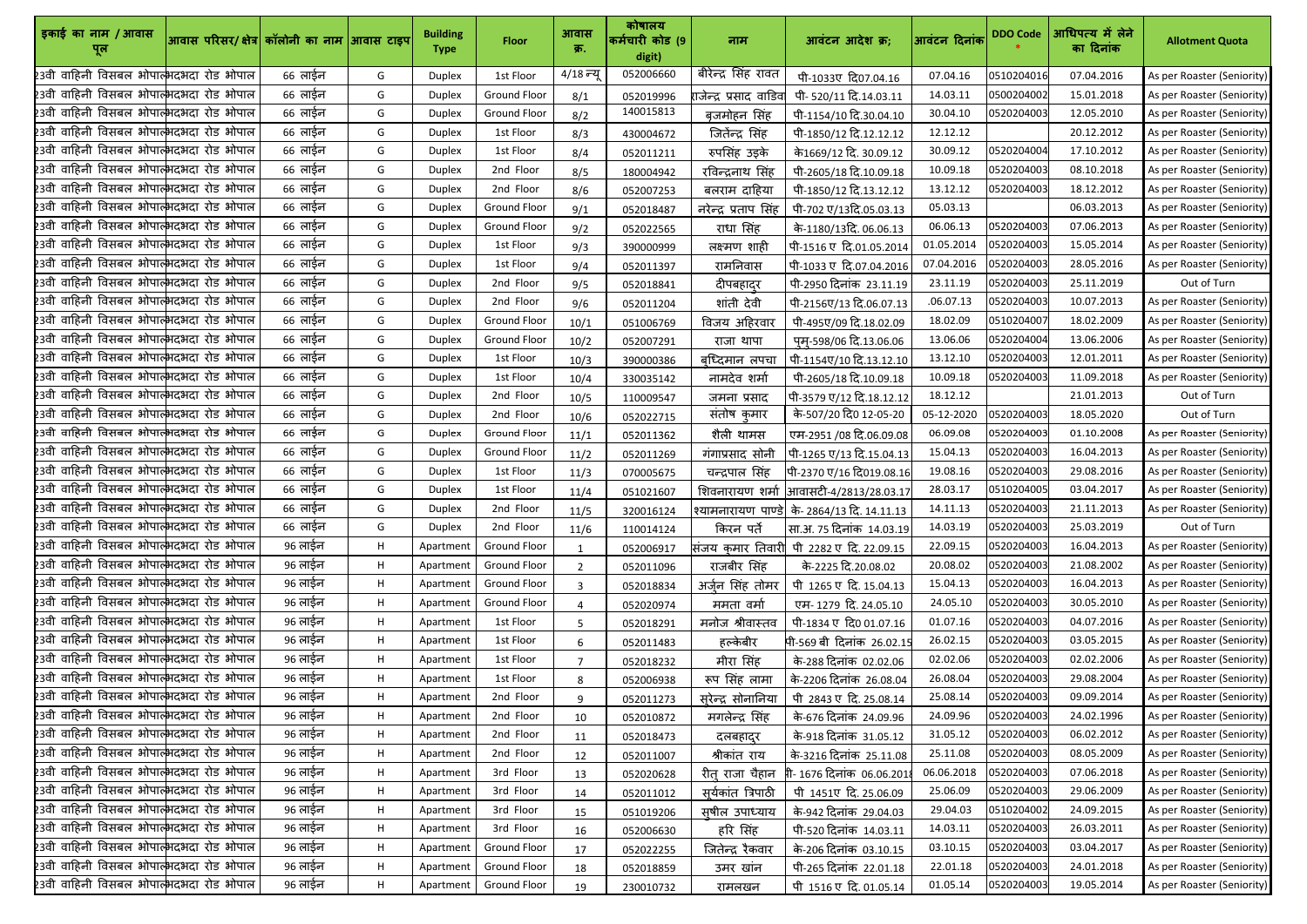| इकाई का नाम / आवास                                     | आवास परिसर/ क्षेत्र कॉलोनी का नाम आवास टाइप |         |             | <b>Building</b><br><b>Type</b> | <b>Floor</b>        | आवास<br>क्र. | कोषालय<br>कर्मचारी कोड (9<br>digit) | नाम                   | आवंटन आदेश क्र;                                  | आवंटन दिनांक | <b>DDO Code</b> | आधिपत्य में लेने<br>का दिनांक | <b>Allotment Quota</b>     |
|--------------------------------------------------------|---------------------------------------------|---------|-------------|--------------------------------|---------------------|--------------|-------------------------------------|-----------------------|--------------------------------------------------|--------------|-----------------|-------------------------------|----------------------------|
| 23वी वाहिनी विसबल भोपात् <mark>भ</mark> दभदा रोड भोपाल |                                             | 96 लाईन | H           | Apartment                      | <b>Ground Floor</b> | 20           | 052022317                           | उमेष कमार             | पी 1451ए दि. 25.06.09                            | 25.06.09     | 0520204003      | 04.04.2017                    | As per Roaster (Seniority) |
| 23वी वाहिनी विसबल भोपात्भदभदा रोड भोपाल                |                                             | 96 लाईन | H           | Apartment                      | 1st Floor           | 21           | 052020626                           | यमृना प्रसाद          | पी-3428 ए दि0 03.10.17                           | 03.10.17     | 0510204002      | 12.10.2017                    | As per Roaster (Seniority) |
| 23वी वाहिनी विसबल भोपात्भदभदा रोड भोपाल                |                                             | 96 लाईन | H           | Apartment                      | 1st Floor           | 22           | A052001650                          | मंयक चैधरी            | एम-1671/17 दि. 04.03.17                          | 04.03.17     | 0520204003      | 12.10.2012                    | As per Roaster (Seniority) |
| 23वी वाहिनी विसबल भोपाल्भदभदा रोड भोपाल                |                                             | 96 लाईन | H           | Apartment                      | 1st Floor           | 23           | 052020639                           | छत्तर सिंह            | पी-1676 दि0 06.06.18                             | 06.06.18     | 0520204003      | 25.06.2018                    | As per Roaster (Seniority) |
| 23वी वाहिनी विसबल भोपात्भदभदा रोड भोपाल                |                                             | 96 लाईन | H           | Apartment                      | 1st Floor           | 24           | स्वेगवास                            | किशोर ब <u>हादुर</u>  |                                                  |              | 0520204003      | 25.07.2018                    | As per Roaster (Seniority) |
| 23वी वाहिनी विसबल भोपात्भदभदा रोड भोपाल                |                                             | 96 लाईन | H           | Apartment                      | 2nd Floor           | 25           | 052007236                           | रामवतार               | के 1292 दिनांक 04.06.08                          | 04.06.08     | 0520204003      | 06.06.2008                    | As per Roaster (Seniority) |
| 23वी वाहिनी विसबल भोपात्भदभदा रोड भोपाल                |                                             | 96 लाईन | H           | Apartment                      | 2nd Floor           | 26           | 052018474                           | छत्रपाल सिंह          | 1033 ए दिनांक 07.04.1                            | 07.04.16     | 0520204003      | 28.04.2016                    | As per Roaster (Seniority) |
| 23वी वाहिनी विसबल भोपात्भदभदा रोड भोपाल                |                                             | 96 लाईन | H           | Apartment                      | 2nd Floor           | 27           | 052011256                           | देवानन्द सिंह         | पी-2340 दिनांक 26.11.11                          | 26.11.11     | 0520204003      | 29.11.2011                    | As per Roaster (Seniority) |
| 23वी वाहिनी विसबल भोपात्भदभदा रोड भोपाल                |                                             | 96 लाईन | H           | Apartment                      | 2nd Floor           | 28           | 052018285                           | अनिल कुमार            | के-3334 दिनांक 07.10.96                          | 07.10.96     | 0520204003      | 07.10.1996                    | As per Roaster (Seniority) |
| 23वी वाहिनी विसबल भोपात् <mark>भ</mark> दभदा रोड भोपाल |                                             | 96 लाईन | H           | Apartment                      | 3rd Floor           | 29           | 040008873                           | सूनील रोहरे           | पी-2950 दिनांक 23.11.19                          | 23.11.19     | 0520204003      | 16.01.2020                    | As per Roaster (Seniority) |
| 23वी वाहिनी विसबल भोपात् <mark>भ</mark> दभदा रोड भोपाल |                                             | 96 लाईन | H           | Apartment                      | 3rd Floor           | 30           | रिक्त                               | रिक्त                 | रिक्त                                            |              |                 |                               | As per Roaster (Seniority) |
| 23वी वाहिनी विसबल भोपात्भदभदा रोड भोपाल                |                                             | 96 लाईन | H           | Apartment                      | 3rd Floor           | 31           | 051016938                           | ज्ञानेन्द्र सिंह      | पी-495-ए दिनांक 18.02.09                         | 18.02.09     | 0510204007      | 18.02.2009                    | As per Roaster (Seniority) |
| 23वी वाहिनी विसबल भोपात्भदभदा रोड भोपाल                |                                             | 96 लाईन | H           | Apartment                      | 3rd Floor           | 32           | 052011215                           |                       | अशोक सिंह तोमर कि- 1316 दिनांक 23.07.05          | 23.07.05     | 0520204003      | 16.06.2006                    | As per Roaster (Seniority) |
| 23वी वाहिनी विसबल भोपात् <mark>भ</mark> दभदा रोड भोपाल |                                             | 96 लाईन | H           | Apartment                      | <b>Ground Floor</b> | 33           | 052007146                           | गोविन्द प्रसाद        | के-406/94 दिनांक 31.01.94                        | 31.01.94     | 0520204003      | 31.01.1994                    | As per Roaster (Seniority) |
| 23वी वाहिनी विसबल भोपात्भदभदा रोड भोपाल                |                                             | 96 लाईन | H           | Apartment                      | <b>Ground Floor</b> | 34           | 052011190                           | देवीलाल               | के- 2451 दि. 28.11.92                            | 28.11.92     | 0520204003      | 01.01.1993                    | As per Roaster (Seniority) |
| 23वी वाहिनी विसबल भोपात्भदभदा रोड भोपाल                |                                             | 96 लाईन | H           | Apartment                      | <b>Ground Floor</b> | 35           | 052006976                           | राजीव मिश्रा          | के-648 दि. 16.06.20                              | 6.06.20      | 0520204003      | 04.08.2020                    | As per Roaster (Seniority) |
| 23वी वाहिनी विसबल भोपात्भदभदा रोड भोपाल                |                                             | 96 लाईन | H.          | Apartment                      | <b>Ground Floor</b> | 36           | 052018802                           | सजय यादव              | के-1292 दिनांक 31.08.05                          | 31.08.05     | 0520204003      | 31.05.2008                    | As per Roaster (Seniority) |
| 23वी वाहिनी विसबल भोपात् <mark>भ</mark> दभदा रोड भोपाल |                                             | 96 लाईन | H           | Apartment                      | 1st Floor           | 37           | 052007215                           | शंकर सिंह             | के-440 दिनांक 23.03.05                           | 23.03.05     | 0520204003      | 17.09.2005                    | As per Roaster (Seniority) |
| 23वी वाहिनी विसबल भोपात्भदभदा रोड भोपाल                |                                             | 96 लाईन | H           | Apartment                      | 1st Floor           | 38           | 52007082                            | रामअवध यादव           | पी 207 ए दिनांक 17.01.13                         | 17.01.13     | 0520204003      | 02.02.2013                    | As per Roaster (Seniority) |
| 23वी वाहिनी विसबल भोपात्भदभदा रोड भोपाल                |                                             | 96 लाईन | H           | Apartment                      | 1st Floor           | 39           | 052010861                           | चैन सिंह              | के-2451 दिनांक 28.11.92                          | 28.11.92     | 0520204003      | 30.11.1992                    | As per Roaster (Seniority) |
| 23वी वाहिनी विसबल भोपात्भदिभदा रोड भोपाल               |                                             | 96 लाईन | H           | Apartment                      | 1st Floor           | 40           | 052011440                           | डोमर सिंह             | के-2864 दिनांक 14.11.13                          | 14.11.13     | 0520204003      | 22.11.2013                    | As per Roaster (Seniority) |
| 23वी वाहिनी विसबल भोपात् <mark>भ</mark> दभदा रोड भोपाल |                                             | 96 लाईन | Н.          | Apartment                      | 2nd Floor           | 41           | 052020926                           | अभिषेक रघवंशी         | के -648 दि. 16.06.20                             | 16.06.20     | 0520204003      | 16.06.2020                    | Out of Turn                |
| 23वी वाहिनी विसबल भोपात् <mark>भ</mark> दभदा रोड भोपाल |                                             | 96 लाईन | $H_{\odot}$ | Apartment                      | 2nd Floor           | 42           | 052018259                           |                       | <u>सूयज्ञ सिंह तोमर गि 588/दिनांक 05.03.2019</u> | 05.03.2019   | 0520204003      | 06.03.2019                    | As per Roaster (Seniority) |
| 23वी वाहिनी विसबल भोपाल् <mark>भदभदा रोड भोपाल</mark>  |                                             | 96 लाईन | H           | Apartment                      | 2nd Floor           | 43           | 052010842                           | विनोद गौतम            | गी 1154 ए दिनांक 13.12.1                         | 13.12.10     | 0520204003      | 19.01.2011                    | As per Roaster (Seniority) |
| 23वी वाहिनी विसबल भोपात्भदिभदा रोड भोपाल               |                                             | 96 लाईन | H           | Apartment                      | 2nd Floor           | 44           | 052018704                           | संजीव दुबे            | पी-2941 ए दि.05.10.16                            | 05.10.16     | 0520204003      | 07.11.2016                    | As per Roaster (Seniority) |
| 23वी वाहिनी विसबल भोपात् <mark>भ</mark> दभदा रोड भोपाल |                                             | 96 लाईन | H           | Apartment                      | 3rd Floor           | 45           | 052006922                           | विजेन्द्र गिरी        | के-1639दिनांक 03.06.98                           | 03.06.98     | 0520204004      | 21.09.1999                    | As per Roaster (Seniority) |
| 23वी वाहिनी विसबल भोपात्भदभदा रोड भोपाल                |                                             | 96 लाईन | H           | Apartment                      | 3rd Floor           | 46           | 052011141                           | मदन सिंह              | के-06 दिनांक 02.01.93                            | 02.01.93     | 0510204007      | 17.09.2018                    | As per Roaster (Seniority) |
| 23वी वाहिनी विसबल भोपात्भदभदा रोड भोपाल                |                                             | 96 लाईन | H           | Apartment                      | 3rd Floor           | 47           | 052019639                           | मोहनलाल तोमर          | पी-1676 दि0 06.06.18                             | 06.06.18     | 0520204003      | 07.06.2018                    | As per Roaster (Seniority) |
| 23वी वाहिनी विसबल भोपात्भदभदा रोड भोपाल                |                                             | 96 लाईन | H           | Apartment                      | 3rd Floor           | 48           | 110007486                           | सुखदेव यादव           | पी-1676 दि0 06.06.18                             | 06.06.18     | 0520204003      | 11.06.2018                    | As per Roaster (Seniority) |
| 23वी वाहिनी विसबल भोपात् <mark>भ</mark> दभदा रोड भोपाल |                                             | 96 लाईन | H           | Apartment                      | <b>Ground Floor</b> | 49           | 052007074                           | मनेजर सिंह            | के-2451 दिनांक 28.11.92                          | 28.11.92     | 0520204003      | 02.12.1992                    | As per Roaster (Seniority) |
| 23वी वाहिनी विसबल भोपात् <mark>भ</mark> दभदा रोड भोपाल |                                             | 96 लाईन | H           | Apartment                      | <b>Ground Floor</b> | 50           | 052018295                           | संतोष शुक्ला          | पी-569ए दि0 26.02.16                             | 26.02.16     | 0510204007      | 11.03.2015                    | As per Roaster (Seniority) |
| 23वी वाहिनी विसबल भोपात् <mark>भ</mark> दभदा रोड भोपाल |                                             | 96 लाईन | H           | Apartment                      | <b>Ground Floor</b> | 51           | 052006889                           | मन्नालाल              | के-1143 दिनांक 17.01.06                          | 17.01.06     | 0520204003      | 01.05.2006                    | As per Roaster (Seniority) |
| 23वी वाहिनी विसबल भोपात् <mark>भ</mark> दभदा रोड भोपाल |                                             | 96 लाईन | H           | Apartment                      | <b>Ground Floor</b> | 52           | 052011352                           | राजेन्द्र शुक्ला      | के-908 दिनांक 20.03.96                           | 20.03.96     | 0520204003      | 20.03.1996                    | As per Roaster (Seniority) |
| 23वी वाहिनी विसबल भोपात्भदभदा रोड भोपाल                |                                             | 96 लाईन | H           | Apartment                      | 1st Floor           | 53           | 052010944                           | बल्लरी उपाध्याय       | पी 702 ए दिनांक 05.03.13                         | 05.03.13     | 0520204003      | 06.03.2013                    | As per Roaster (Seniority) |
| 23वी वाहिनी विसबल भोपात्भदभदा रोड भोपाल                |                                             | 96 लाईन | Н.          | Apartment                      | 1st Floor           | 54           | 052020009                           | धर्मेन्द्र सिंह       | 1265 ए दिनांक 15.04.1                            | 15.04.13     | 0520204003      | 26.04.2013                    | As per Roaster (Seniority) |
| 23वी वाहिनी विसबल भोपात्भदभदा रोड भोपाल                |                                             | 96 लाईन | H.          | Apartment                      | 1st Floor           | 55           | 052011095                           | दवारिका पर्ते         | के-2451 दिनांक 28.11.92                          | 28.11.92     | 0520204003      | 01.12.1992                    | As per Roaster (Seniority) |
| 23वी वाहिनी विसबल भोपात्भदभदा रोड भोपाल                |                                             | 96 लाईन | H           | Apartment                      | 1st Floor           | 56           | 170017176                           | अरूण कमार             | के-1048 दिनांक 03.11.200                         | 03.11.2000   | 0520204003      | 18.07.2017                    | As per Roaster (Seniority) |
| 23वी वाहिनी विसबल भोपात्भदभदा रोड भोपाल                |                                             | 96 लाईन | H           | Apartment                      | 2nd Floor           | 57           | 051010727                           | सुभाष परमार           | के-1112 दिनांक 03.102000                         | 10-03-2000   | 0520204004      | 03-10-2000                    | As per Roaster (Seniority) |
| 23वी वाहिनी विसबल भोपाल्भदभदा रोड भोपाल                |                                             | 96 लाईन | H           | Apartment                      | 2nd Floor           | 58           | 130010895                           | संजय जोशी             | पी 2340 दिनांक 26.11.11                          | 26.11.11     | 0520204003      | 02.12.2011                    | As per Roaster (Seniority) |
| 23वी वाहिनी विसबल भोपात् <mark>भ</mark> दभदा रोड भोपाल |                                             | 96 लाईन | H           | Apartment                      | 2nd Floor           | 59           | 052018860                           | <u>वृजमो</u> हन शर्मा | 2843 ए दिनांक 25.08.1                            | 25.08.14     | 0520204003      | 30.08.2014                    | As per Roaster (Seniority) |
| 23वी वाहिनी विसबल भोपात्भदभदा रोड भोपाल                |                                             | 96 लाईन | H           | Apartment                      | 2nd Floor           | 60           | 052007058                           | विनोद कमार            | के-908 दिनांक 15.08.05                           | 15.08.05     | 0520204003      | 15.08.2005                    | As per Roaster (Seniority) |
| 23वी वाहिनी विसबल भोपात्भदभदा रोड भोपाल                |                                             | 96 लाईन | H           | Apartment                      | 3rd Floor           | 61           | 110009230                           |                       | राजेश कुमार पराषरपीिर-1834 दिनांक 01.07.16       | 01.07.16     | 0520204003      | 01.07.2016                    | As per Roaster (Seniority) |
| 23वी वाहिनी विसबल भोपात्भदभदा रोड भोपाल                |                                             | 96 लाईन | H           | Apartment                      | 3rd Floor           | 62           | 052006385                           | सत्यप्रकाश रत्αी      | कि-2451 दिनांक 28.11.92                          | 28.11.92     | 0520204003      | 30.11.1992                    | As per Roaster (Seniority) |
| 23वी वाहिनी विसबल भोपाल्भदभदा रोड भोपाल                |                                             | 96 लाईन | H           | Apartment                      | 3rd Floor           | 63           | 052007020                           | मिन्न स्ब्बा          | गी-1451 ए दिनांक 25.06.09                        | 25.06.09     | 0520204003      | 25.06.2009                    | As per Roaster (Seniority) |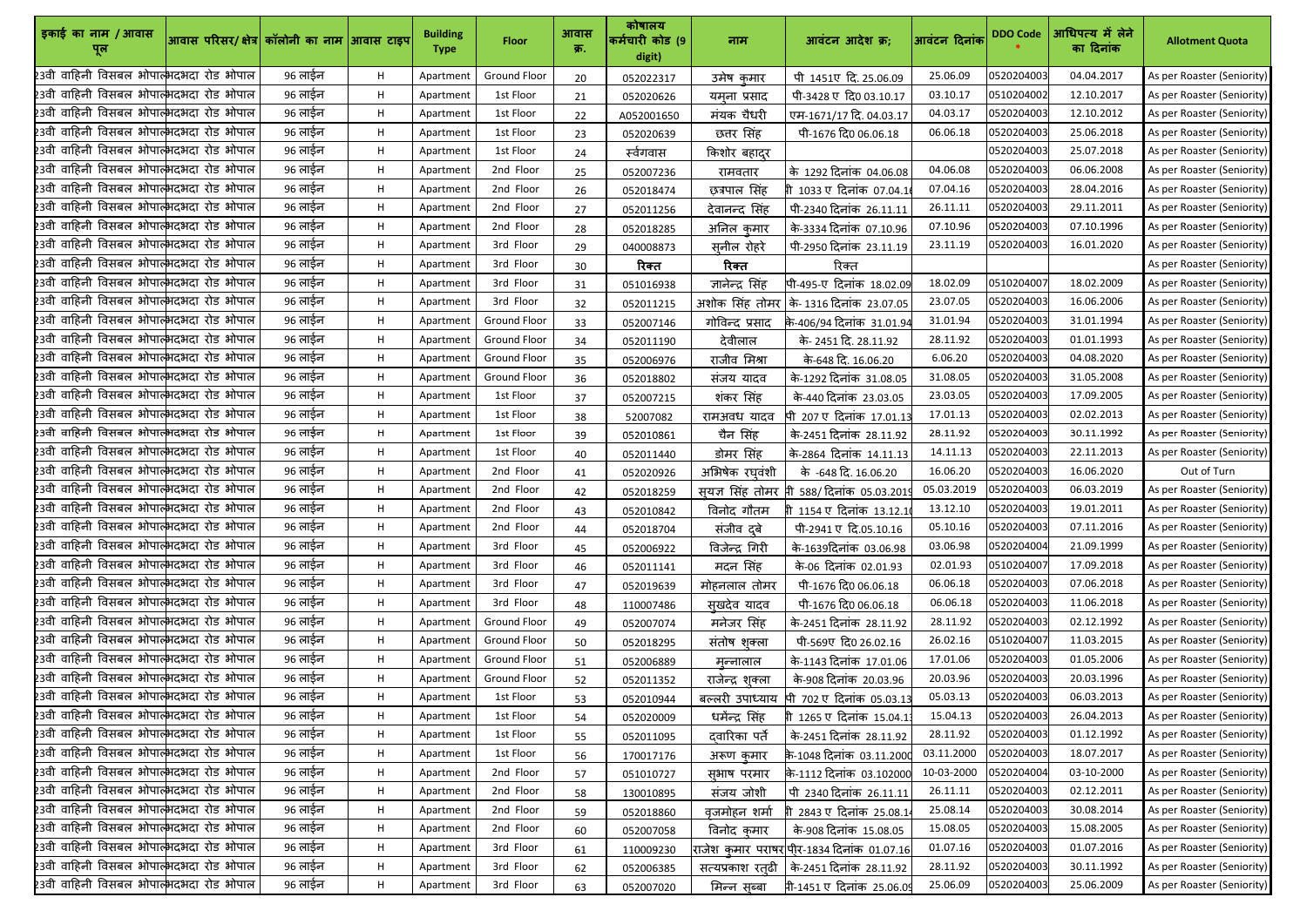| इकाई का नाम / आवास<br>पूल                                                                                                      | आवास परिसर/क्षेत्र  कॉलोनी का नाम आिवास टाइप |         |         | <b>Building</b><br><b>Type</b> | <b>Floor</b>                     | आवास<br>क्र.    | कोषालय<br>कर्मचारी कोड (9<br>digit) | नाम                  | आवंटन आदेश क्र;                                    | आवंटन दिनांक | <b>DDO Code</b>          | आधिपत्य में लेने<br>का दिनांक | <b>Allotment Quota</b>                                   |
|--------------------------------------------------------------------------------------------------------------------------------|----------------------------------------------|---------|---------|--------------------------------|----------------------------------|-----------------|-------------------------------------|----------------------|----------------------------------------------------|--------------|--------------------------|-------------------------------|----------------------------------------------------------|
| 23वी वाहिनी विसबल भोपात्भदभदा रोड भोपाल                                                                                        |                                              | 96 लाईन | H       | Apartmen                       | 3rd Floor                        | 64              | 052007071                           | इन्द्रजीत सिंह       | के-2451 दिनांक 28.11.92                            | 28.11.92     | 0520204003               | 11.12.1992                    | As per Roaster (Seniority)                               |
| 23वी वाहिनी विसबल भोपात्भदभदा रोड भोपाल                                                                                        |                                              | 96 लाईन | Н.      | Apartmen                       | <b>Ground Floor</b>              | 65              | 052006339                           | धव कमार              | कि-615 दिनांक 06.03.2002                           | 06.03.2002   | 0520204003               | 06.03.2002                    | As per Roaster (Seniority)                               |
| 23वी वाहिनी विसबल भोपात्भदभदा रोड भोपाल                                                                                        |                                              | 96 लाईन | Н.      | Apartmen                       | <b>Ground Floor</b>              | 66              | 052006326                           | उमाशंकर यादव         | के-3337 दिनांक 13.09.95                            | 13.09.95     | 0520204003               | 13.09.1995                    | As per Roaster (Seniority)                               |
| 23वी वाहिनी विसबल भोपात्भदभदा रोड भोपाल                                                                                        |                                              | 96 लाईन | H.      | Apartmen                       | <b>Ground Floor</b>              | 67              | 180001740                           | <u>यमबहादुर</u> सोनी | के-51 दिनांक 12.01.12                              | 12.01.12     | 0520204003               | 12.01.2012                    | As per Roaster (Seniority)                               |
| 23वी वाहिनी विसबल भोपात्भदभदा रोड भोपाल                                                                                        |                                              | 96 लाईन | H.      | Apartmen                       | <b>Ground Floor</b>              | 68              | 052011285                           | भगवान दास            | पी 2340 दिनांक 26.11.11                            | 26.11.11     | 0520204003               | 01.12.2011                    | As per Roaster (Seniority)                               |
| 23वी वाहिनी विसबल भोपात्भदभदा रोड भोपाल                                                                                        |                                              | 96 लाईन | H       | Apartment                      | 1st Floor                        | 69              | 052006998                           | ओमकार सिंह           | के-2451 दिनांक 28.11.92                            | 28.11.92     | 0520204003               | 20.12.1992                    | As per Roaster (Seniority)                               |
| 23वी वाहिनी विसबल भोपात्भदभदा रोड भोपाल                                                                                        |                                              | 96 लाईन | H.      | Apartment                      | 1st Floor                        | 70              | 051017388                           | प्रहलाद सिंह उड़के   | क्र. 361 दिनांक  04.03.13                          | 04.03.13     | 0510204007               | 30.04.2012                    | As per Roaster (Seniority)                               |
| 23वी वाहिनी विसबल भोपात्भदभदा रोड भोपाल                                                                                        |                                              | 96 लाईन | H.      | Apartment                      | 1st Floor                        | 71              | 052007046                           |                      | श्याम बिहारी मिश्रा के-2451 दिनांक 28.11.92        | 28.11.92     | 0520204003               | 28.12.1992                    | As per Roaster (Seniority)                               |
| 23वी वाहिनी विसबल भोपात्भदभदा रोड भोपाल                                                                                        |                                              | 96 लाईन | H       | Apartmen                       | 1st Floor                        | 72              | 052011093                           | रेखा महाडिक          | के-2451 दिनांक 28.11.92                            | 28.11.92     | 0520204003               | 11.12.1992                    | As per Roaster (Seniority)                               |
| 23वी वाहिनी विसबल भोपात्भदभदा रोड भोपाल                                                                                        |                                              | 96 लाईन | H       | Apartment                      | 2nd Floor                        | 73              | 052006675                           | लखन लाल              | के-518 दिनांक 04.03.08                             | 04.03.08     | 0520204003               | 07.03.2008                    | As per Roaster (Seniority)                               |
| 23वी वाहिनी विसबल भोपात्भदभदा रोड भोपाल                                                                                        |                                              | 96 लाईन | H.      | Apartment                      | 2nd Floor                        | 74              | 052011213                           | ओंकार प्रसाद         | के-2451 दिनांक 28.11.92                            | 28.11.92     | 0520204003               | 02.12.1992                    | As per Roaster (Seniority)                               |
| 23वी वाहिनी विसबल भोपात्भदभदा रोड भोपाल                                                                                        |                                              | 96 लाईन | H       | Apartmen                       | 2nd Floor                        | 75              | 052018808                           | सविता चैहान          | गी-3510 ए दिनांक 10.12.1                           | 10.12.12     | 0520204003               | 12.12.2012                    | As per Roaster (Seniority)                               |
| 23वी वाहिनी विसबल भोपात्भदभदा रोड भोपाल                                                                                        |                                              | 96 लाईन | H.      | Apartmen                       | 2nd Floor                        | 76              | 052010906                           | अरूण कमार            | के-1669 दिनांक 30.09.12                            | 30.09.12     | 0520204003               | 12.11.2012                    | As per Roaster (Seniority)                               |
| 23वी वाहिनी विसबल भोपात्भदभदा रोड भोपाल                                                                                        |                                              | 96 लाईन | H       | Apartment                      | 3rd Floor                        | 77              | 140011429                           | मरारीलाल             | गी- 1265 ए दिनांक 15.04.1                          | 15.04.13     | 0520204003               | 18.04.2013                    | As per Roaster (Seniority)                               |
| 23वी वाहिनी विसबल भोपात्भदभदा रोड भोपाल                                                                                        |                                              | 96 लाईन | H       | Apartment                      | 3rd Floor                        | 78              | 052006329                           |                      | सतेन्द्र कुमार सिंह कि-1669 दिनांक 30.09.12        | 30.09.12     | 0520204003               | 04.10.2012                    | As per Roaster (Seniority)                               |
| 23वी वाहिनी विसबल भोपात्भदभदा रोड भोपाल                                                                                        |                                              | 96 लाईन | H       | Apartmen                       | 3rd Floor                        | 79              | 052018493                           | चन्द्रबहादुर         | गी-1516 ए दिनांक 01.05.1                           | 01.05.14     | 0520204003               | 19.05.2014                    | As per Roaster (Seniority)                               |
| 23वी वाहिनी विसबल भोपात्भदभदा रोड भोपाल                                                                                        |                                              | 96 लाईन | H       | Apartment                      | 3rd Floor                        | 80              | 052018489                           | भूपेश नांगवंशी       | गी-1516 ए दिनांक 01.05.1                           | 01.05.14     | 0520204003               | 06.05.2014                    | As per Roaster (Seniority)                               |
| 23वी वाहिनी विसबल भोपाल्भदभदा रोड भोपाल                                                                                        |                                              | 96 लाईन | Н.      | Apartmen                       | <b>Ground Floor</b>              | 81              | 052011422                           | रामजस सिंह           | के-2451 दिनांक 28.11.92                            | 28.11.92     | 0520204003               | 22.12.1992                    | As per Roaster (Seniority)                               |
| 23वी वाहिनी विसबल भोपात्भदभदा रोड भोपाल                                                                                        |                                              | 96 लाईन | H       | Apartmen                       | <b>Ground Floor</b>              | 82              | 052020920                           | प्यारेलाल अहिवार     | के 1564 दिनांक 27.06.01                            | 27.06.01     | 0520204003               | 27.06.2001                    | As per Roaster (Seniority)                               |
| 23वी वाहिनी विसबल भोपात्भदभदा रोड भोपाल                                                                                        |                                              | 96 लाईन | H       | Apartmen                       | <b>Ground Floor</b>              | 83              | 052006922                           | राजाराम              | के-1376 दिनांक 13.05.94                            | 13.05.94     | 0520204003               | 31.05.1994                    | As per Roaster (Seniority)                               |
| 23वी वाहिनी विसबल भोपात्भदभदा रोड भोपाल                                                                                        |                                              | 96 लाईन | H.      | Apartmen                       | <b>Ground Floor</b>              | 84              | 052020645                           | अरविन्द सिंह         | पी-2340 दिनांक 26.11.11                            | 26.11.11     | 0520204003               | 26.11.2011                    | As per Roaster (Seniority)                               |
| 23वी वाहिनी विसबल भोपात्भदभदा रोड भोपाल                                                                                        |                                              | 96 लाईन | Н.      | Apartment                      | 1st Floor                        | 85              | 052006342                           | बीरेन्द्र गिरी       | गी-3510 ए दिनांक 10.12.1                           | 10.12.12     | 0520204003               | 15.12.2012                    | As per Roaster (Seniority)                               |
| 23वी वाहिनी विसबल भोपात्भदभदा रोड भोपाल                                                                                        |                                              | 96 लाईन | H.      | Apartment                      | 1st Floor                        | 86              | 052018278                           | अरविन्द सिंह         | पी-569बी दि026.02.16                               | 26.02.16     | 0520204003               | 28.02.2015                    | As per Roaster (Seniority)                               |
| 23वी वाहिनी विसबल भोपाल्भदभदा रोड भोपाल                                                                                        |                                              | 96 लाईन | H       | Apartment                      | 1st Floor                        | 87              | 052011070                           |                      | विजय राम ताजन कि 476 दिनांक 07.03.07               | 07.03.07     | 0520204003               | 26.05.2007                    | As per Roaster (Seniority)                               |
| 23वी वाहिनी विसबल भोपाल्भदभदा रोड भोपाल                                                                                        |                                              | 96 लाईन | H.      | Apartment                      | 1st Floor                        | 88              | 052006286                           | गजेन्द्र राणा        | कि- 2451 दिनांक  28.11.92                          | 28.11.92     | 0520204003               | 24.12.1992                    | As per Roaster (Seniority)                               |
| 23वी वाहिनी विसबल भोपात्भदभदा रोड भोपाल                                                                                        |                                              | 96 लाईन | H       | Apartment                      | 2nd Floor                        | 89              | 070018411                           | राजेष गप्ता          | पी-258/17 दि0 26.12.17                             | 26.12.17     | 0520204003               | 22.01.2018                    | As per Roaster (Seniority)                               |
| 23वी वाहिनी विसबल भोपात् <mark>भ</mark> ्रदभदा रोड भोपाल                                                                       |                                              | 96 लाईन | H.      | Apartment                      | 2nd Floor                        | 90              | 052018835                           |                      | अनिल कुमार मिश्रा  पी-1834 ए दि0 01.07.16          | 01.07.16     | 0520204003               | 02.07.2016                    | As per Roaster (Seniority)                               |
| 23वी वाहिनी विसबल भोपात् <mark>भ</mark> दभदा रोड भोपाल                                                                         |                                              | 96 लाईन | Н.      | Apartment                      | 2nd Floor                        | 91              | 052021481                           |                      | Rदीप कुमार अहिरवा पी-2950 दिनांक 23.11.19          | 23.11.19     | 0520204003               | 25.11.2019                    | Out of Turn                                              |
| 23वी वाहिनी विसबल भोपात् <mark>भ</mark> दभदा रोड भोपाल                                                                         |                                              | 96 लाईन | Н.      | Apartment                      | 2nd Floor                        | 92              | 052006240                           |                      | स्तानिसलास खालखोॅी-1033 ए दिनांक 07.04.1           | 07.04.16     | 0520204003               | 12.04.2016                    | As per Roaster (Seniority)                               |
| 23वी वाहिनी विसबल भोपात्भदभदा रोड भोपाल                                                                                        |                                              | 96 लाईन | Н.      | Apartmen                       | 3rd Floor                        | 93              | 052018295                           |                      | सत्यप्रकाश शुक्ला   के- 734 दिनांक 15.04.05        | 15.04.05     | 0520204003               | 19.04.2005                    | As per Roaster (Seniority)                               |
| 23वी वाहिनी विसबल भोपात् <mark>भ</mark> दभदा रोड भोपाल                                                                         |                                              | 96 लाईन | H.      | Apartment                      | 3rd Floor                        | 94              | 052018495                           | बद्रीप्रसाद          | के-1803 दिनांक 30.10.12                            | 30.10.12     | 0520204003               | 01.11.2012                    | As per Roaster (Seniority)                               |
| 23वी वाहिनी विसबल भोपाल्भदभदा रोड भोपाल                                                                                        |                                              | 96 लाईन | H       | Apartment                      | 3rd Floor                        | 95              | 052007457                           | दीपनारायण सिंह       | एम-2319 दिनांक 28.07.05                            | 28.07.05     | 0520204004               | 01.02.2006                    | As per Roaster (Seniority)                               |
| 23वी वाहिनी विसबल भोपात्भदभदा रोड भोपाल                                                                                        |                                              | 96 लाईन | H       | Apartmen                       | 3rd Floor                        | 96              | 052011217                           | मदन लाल              | के-2451 दिनांक 28.11.92                            | 28.11.92     | 0520204003               | 05.12.1992                    | As per Roaster (Seniority)                               |
| 23वी वाहिनी विसबल भोपात् <mark>भ</mark> दभदा रोड भोपाल रेडियो कालोनी                                                           |                                              |         | G.      | <b>Duplex</b>                  | <b>Ground Floor</b>              | 5 <sub>1</sub>  | 052006649                           | अभय राम              | पी-569 बी दिनांक 26.02.1                           | 26.02.15     | 0520204003               | 28.02.2015                    | As per Roaster (Seniority)                               |
| 23वी वाहिनी विसबल भोपात् <mark>भ</mark> ्रदभदा रोड भोपाल रेडियो कालोनी                                                         |                                              |         | G.      | <b>Duplex</b>                  | 1st Floor                        | $6\overline{6}$ | 051008787                           | अमरनाथ लामा          | पी-1040 ए/05 दि 02.07.05                           | 02.07.05     | 0510204007               | 10.07.2005                    | As per Roaster (Seniority)                               |
| 23वी वाहिनी विसबल भोपात्भादभदा रोड भोपाल रेडियो कालोनी                                                                         |                                              |         | G.      | <b>Duplex</b>                  | <b>Ground Floor</b>              | $\overline{7}$  | 051004867                           | रेवाधर पंत           | एम-5208 ए/79 दि.21.12.7                            | 21.12.79     | 0510204016               | 03.10.2017                    | As per Roaster (Seniority)                               |
| 23वी वाहिनी विसबल भोपात् <mark>भ</mark> दभदा रोड भोपाल रेडियो कालोनी                                                           |                                              |         | G       | <b>Duplex</b>                  | 1st Floor                        | 8               | 051010558                           | अशोक दुबे            |                                                    |              | 0510204004               | 12.05.1998                    | As per Roaster (Seniority)                               |
| 23वी वाहिनी विसबल भोपात् <mark>भ</mark> दभदा रोड भोपाल रेडियो कालोनी                                                           |                                              |         | H       | <b>Duplex</b>                  | <b>Ground Floor</b>              | 9               | 052022336                           | अंजना शर्मा          | पी-2447/17 दि0 17.07.17                            | 17.07.17     | 0520204003               | 01.08.2017                    | Out of Turn                                              |
| 23वी वाहिनी विसबल भोपात् <mark>भ</mark> दभदा रोड भोपाल रेडियो कालोनी                                                           |                                              |         | H       | <b>Duplex</b>                  | 1st Floor                        | 10              | 051019123                           | रेखा तिवारी          | पी-2704/20दि0 09-09-20                             | 9.9.2020     | 0520204003               | 21.09.2020                    | As per Roaster (Seniority)                               |
| 23वी वाहिनी विसबल भोपात्भेदभदा रोड भोपाल रेडियो कालोनी<br>23वी वाहिनी विसबल भोपात् <mark>भ</mark> दभदा रोड भोपाल रेडियो कालोनी |                                              |         | H.<br>H | <b>Duplex</b><br><b>Duplex</b> | <b>Ground Floor</b><br>1st Floor | 11<br>12        | 052018254<br>051020309              | मनीष स्वामी          | मनोज कुमार मांझी 23वी वाहिनी के अधिपत्य            | 26.03.19     | 0520204003<br>0510204004 | 23.11.2017<br>25.04.2019      | As per Roaster (Seniority)<br>As per Roaster (Seniority) |
| 23वी वाहिनी विसबल भोपात् <mark>भ</mark> दभदा रोड भोपाल रेडियो कालोनी                                                           |                                              |         | Н.      | <b>Duplex</b>                  | <b>Ground Floor</b>              | 13              | 051019104                           | अषोक कोचले           | प्0म्0/327/19 दि.26.03.19<br>पी-2370ए दि0 19.08.16 | 19.08.16     | 0510204004               | 19.08.2016                    | As per Roaster (Seniority)                               |
| 23वी वाहिनी विसबल भोपात्भेदभदा रोड भोपाल रिडियो कालोनी                                                                         |                                              |         | н       | <b>Duplex</b>                  | 1st Floor                        | 14              | 170016973                           | संतोष बहुगुणा        | पी-27/19 दिनांक 03.01.19                           | 03.01.19     | 0520204003               | 10.01.2019                    | As per Roaster (Seniority)                               |
| 23वी वाहिनी विसबल भोपात्न्भदभदा रोड भोपाल रेडियो कालोनी                                                                        |                                              |         | H       | <b>Duplex</b>                  | <b>Ground Floor</b>              | 15              | 052006532                           | लवकुष पाण्डेय        |                                                    |              | 0510204005               | 04.11.2019                    | As per Roaster (Seniority)                               |
|                                                                                                                                |                                              |         |         |                                |                                  |                 |                                     |                      |                                                    |              |                          |                               |                                                          |